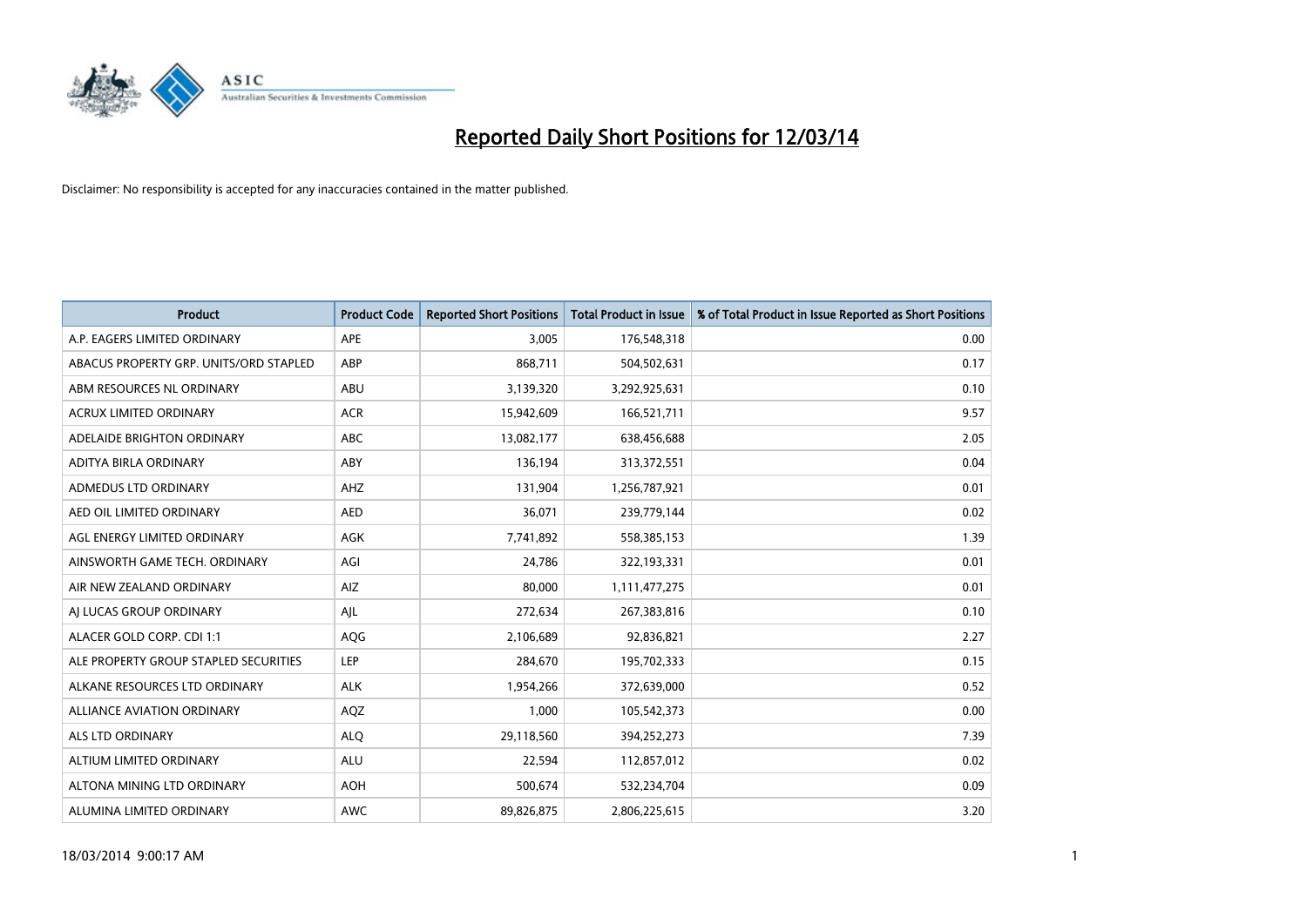

| <b>Product</b>                          | <b>Product Code</b> | <b>Reported Short Positions</b> | <b>Total Product in Issue</b> | % of Total Product in Issue Reported as Short Positions |
|-----------------------------------------|---------------------|---------------------------------|-------------------------------|---------------------------------------------------------|
| AMCOM TELECOMM, ORDINARY                | AMM                 | 804,812                         | 244,557,101                   | 0.33                                                    |
| AMCOR LIMITED ORDINARY                  | <b>AMC</b>          | 4,580,372                       | 1,206,684,923                 | 0.38                                                    |
| AMP LIMITED ORDINARY                    | AMP                 | 38,079,935                      | 2,957,737,964                 | 1.29                                                    |
| AMPELLA MINING ORDINARY                 | <b>AMX</b>          | 93,640                          | 256,802,883                   | 0.04                                                    |
| ANSELL LIMITED ORDINARY                 | <b>ANN</b>          | 3,854,803                       | 152,762,142                   | 2.52                                                    |
| ANTARES ENERGY LTD ORDINARY             | <b>AZZ</b>          | 763,156                         | 255,000,000                   | 0.30                                                    |
| ANZ BANKING GRP LTD ORDINARY            | ANZ                 | 5,781,201                       | 2,744,118,670                 | 0.21                                                    |
| APA GROUP STAPLED SECURITIES            | <b>APA</b>          | 23,000,639                      | 835,750,807                   | 2.75                                                    |
| APN NEWS & MEDIA ORDINARY               | <b>APN</b>          | 13,840,651                      | 949,935,256                   | 1.46                                                    |
| AQUARIUS PLATINUM. ORDINARY             | <b>AOP</b>          | 2,849,845                       | 487,782,536                   | 0.58                                                    |
| AQUILA RESOURCES ORDINARY               | <b>AQA</b>          | 12,454,494                      | 411,804,442                   | 3.02                                                    |
| ARAFURA RESOURCE LTD ORDINARY           | <b>ARU</b>          | 38,002                          | 441,270,644                   | 0.01                                                    |
| ARB CORPORATION ORDINARY                | <b>ARP</b>          | 1,246,779                       | 72,493,302                    | 1.72                                                    |
| ARDENT LEISURE GROUP STAPLED SECURITIES | AAD                 | 2,855,067                       | 405,055,708                   | 0.70                                                    |
| ARENA REIT. ORDINARY UNITS              | <b>ARF</b>          | 28,196                          | 211,495,653                   | 0.01                                                    |
| ARISTOCRAT LEISURE ORDINARY             | <b>ALL</b>          | 8,652,669                       | 551,418,047                   | 1.57                                                    |
| ARRIUM LTD ORDINARY                     | ARI                 | 23,655,765                      | 1,361,469,008                 | 1.74                                                    |
| ASCIANO LIMITED ORDINARY                | <b>AIO</b>          | 9,299,890                       | 975,385,664                   | 0.95                                                    |
| ASG GROUP LIMITED ORDINARY              | <b>ASZ</b>          | 553,838                         | 206,720,839                   | 0.27                                                    |
| ASPEN GROUP ORD/UNITS STAPLED           | <b>APZ</b>          | 84,568                          | 119,946,366                   | 0.07                                                    |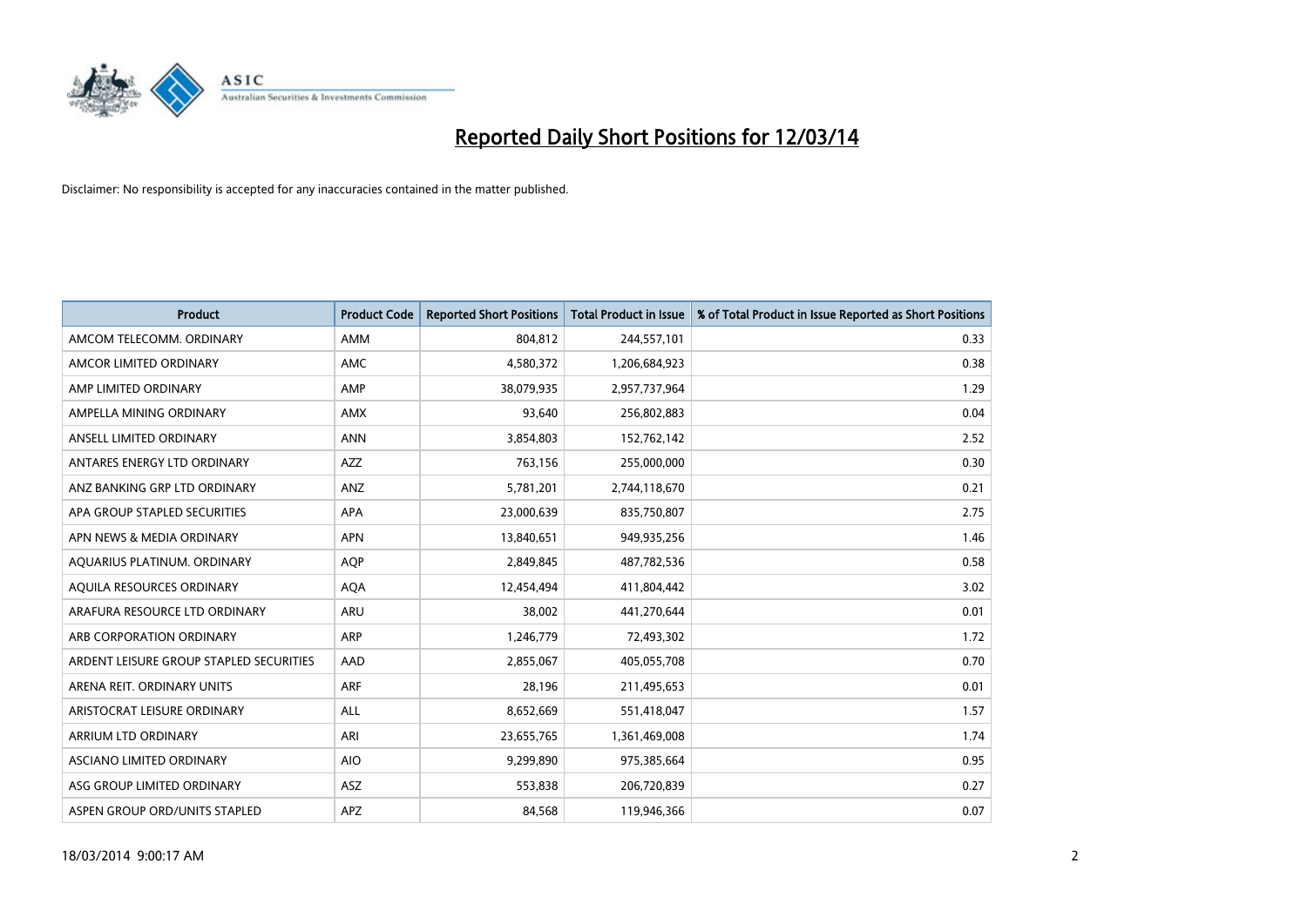

| <b>Product</b>                            | <b>Product Code</b> | <b>Reported Short Positions</b> | <b>Total Product in Issue</b> | % of Total Product in Issue Reported as Short Positions |
|-------------------------------------------|---------------------|---------------------------------|-------------------------------|---------------------------------------------------------|
| ASTRO JAP PROP GROUP STAPLED US PROHIBIT. | AJA                 | 37,125                          | 67,211,752                    | 0.06                                                    |
| ASX LIMITED ORDINARY                      | ASX                 | 3,920,299                       | 193,595,162                   | 2.02                                                    |
| ATLAS IRON LIMITED ORDINARY               | <b>AGO</b>          | 89,506,980                      | 915,496,158                   | 9.78                                                    |
| AURIZON HOLDINGS LTD ORDINARY             | AZJ                 | 32,728,664                      | 2,137,284,503                 | 1.53                                                    |
| <b>AURORA OIL &amp; GAS ORDINARY</b>      | <b>AUT</b>          | 6,511,274                       | 448,785,778                   | 1.45                                                    |
| AUSDRILL LIMITED ORDINARY                 | <b>ASL</b>          | 33,321,600                      | 312,277,224                   | 10.67                                                   |
| AUSENCO LIMITED ORDINARY                  | <b>AAX</b>          | 2,058,845                       | 168,449,799                   | 1.22                                                    |
| AUSTAL LIMITED ORDINARY                   | ASB                 | 383,129                         | 346, 379, 377                 | 0.11                                                    |
| AUSTBROKERS HOLDINGS ORDINARY             | <b>AUB</b>          | 90                              | 59,642,171                    | 0.00                                                    |
| AUSTIN ENGINEERING ORDINARY               | ANG                 | 667,759                         | 84,274,004                    | 0.79                                                    |
| AUSTRALAND PROPERTY STAPLED SECURITY      | <b>ALZ</b>          | 2,842,327                       | 578,324,670                   | 0.49                                                    |
| AUSTRALIAN AGRICULT, ORDINARY             | AAC                 | 3,998,109                       | 532,294,404                   | 0.75                                                    |
| AUSTRALIAN INFR LTD ORDINARY              | <b>AIX</b>          | 20,098                          | 620,733,944                   | 0.00                                                    |
| AUSTRALIAN PHARM. ORDINARY                | API                 | 10,940,895                      | 488,115,883                   | 2.24                                                    |
| AUTOMOTIVE HOLDINGS ORDINARY              | <b>AHE</b>          | 815,959                         | 260,579,682                   | 0.31                                                    |
| AVEO GROUP STAPLED SECURITIES             | <b>AOG</b>          | 9,551,677                       | 500,111,460                   | 1.91                                                    |
| AWE LIMITED ORDINARY                      | AWE                 | 271,592                         | 522,696,385                   | 0.05                                                    |
| AZONTO PET LTD ORDINARY                   | <b>APY</b>          |                                 | 1,158,625,100                 | 0.00                                                    |
| <b>BANDANNA ENERGY ORDINARY</b>           | <b>BND</b>          | 23,918,663                      | 528,481,199                   | 4.53                                                    |
| BANK OF QUEENSLAND. ORDINARY              | <b>BOQ</b>          | 4,027,324                       | 322,566,581                   | 1.25                                                    |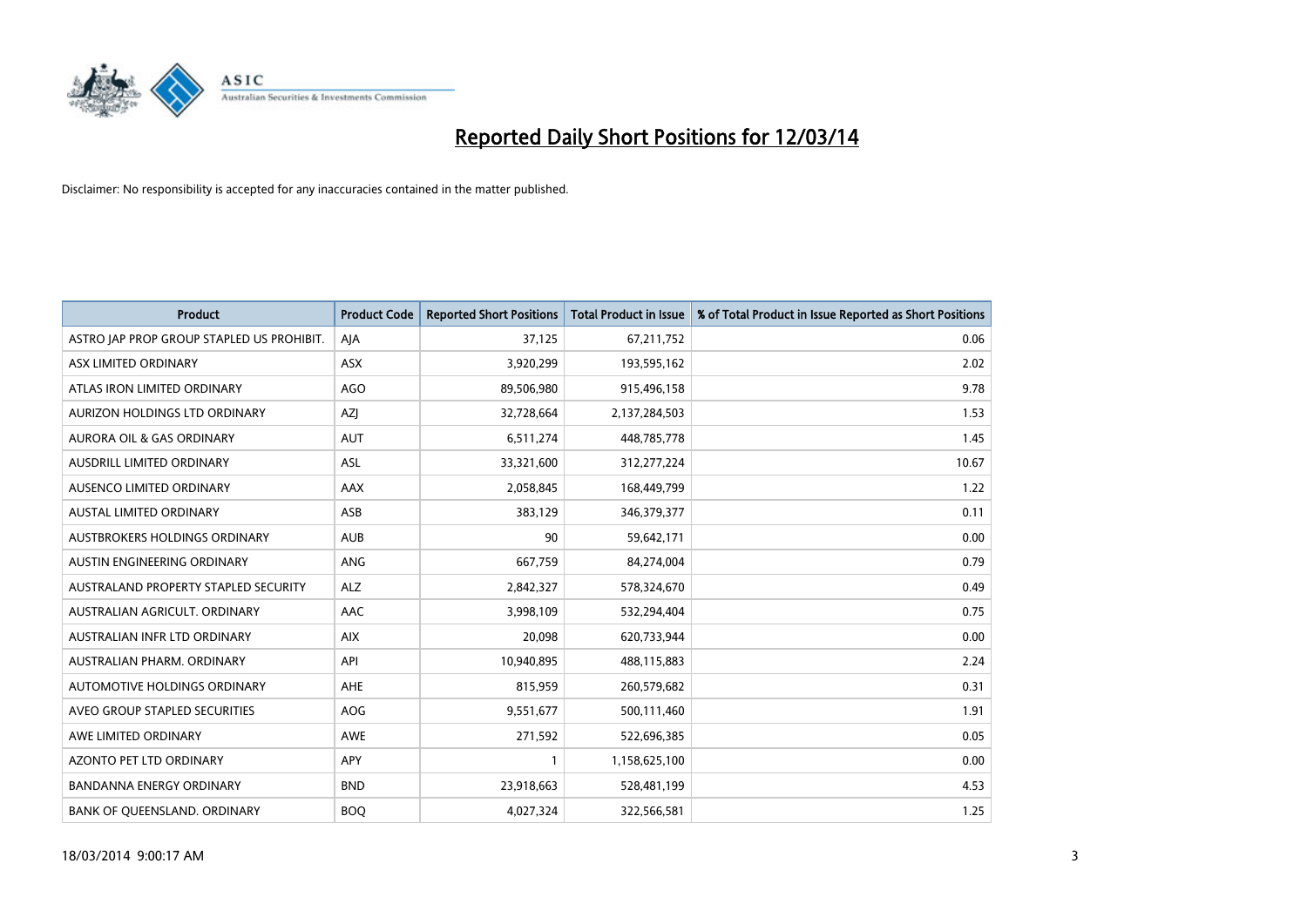

| <b>Product</b>                         | <b>Product Code</b> | <b>Reported Short Positions</b> | <b>Total Product in Issue</b> | % of Total Product in Issue Reported as Short Positions |
|----------------------------------------|---------------------|---------------------------------|-------------------------------|---------------------------------------------------------|
| <b>BANNERMAN RESOURCES ORDINARY</b>    | <b>BMN</b>          | 300,000                         | 322,885,298                   | 0.09                                                    |
| <b>BASE RES LIMITED ORDINARY</b>       | <b>BSE</b>          | 6,675,119                       | 561,840,029                   | 1.19                                                    |
| BATHURST RES LTD. ORDINARY             | <b>BRL</b>          | 12,946,144                      | 821,457,725                   | 1.58                                                    |
| <b>BC IRON LIMITED ORDINARY</b>        | <b>BCI</b>          | 189,899                         | 124,028,630                   | 0.15                                                    |
| BEACH ENERGY LIMITED ORDINARY          | <b>BPT</b>          | 30,056,288                      | 1,283,241,004                 | 2.34                                                    |
| BEADELL RESOURCE LTD ORDINARY          | <b>BDR</b>          | 40,281,193                      | 790,777,280                   | 5.09                                                    |
| BEGA CHEESE LTD ORDINARY               | <b>BGA</b>          | 90,085                          | 152,245,802                   | 0.06                                                    |
| BENDIGO AND ADELAIDE ORDINARY          | <b>BEN</b>          | 10,742,788                      | 410,297,092                   | 2.62                                                    |
| BENITEC BIOPHARMA ORDINARY             | <b>BLT</b>          | 1,154                           | 100,115,987                   | 0.00                                                    |
| BENTHAM IMF LTD ORDINARY               | <b>IMF</b>          | 3,835,214                       | 164,380,143                   | 2.33                                                    |
| BERKELEY RESOURCES ORDINARY            | <b>BKY</b>          | 31,002                          | 180, 361, 323                 | 0.02                                                    |
| BETASHARES ASX RES ETF UNITS           | <b>ORE</b>          | 517,432                         | 3,022,150                     | 17.12                                                   |
| <b>BHP BILLITON LIMITED ORDINARY</b>   | <b>BHP</b>          | 6,637,984                       | 3,211,691,105                 | 0.21                                                    |
| <b>BILLABONG ORDINARY</b>              | <b>BBG</b>          | 17,998,122                      | 878,020,691                   | 2.05                                                    |
| <b>BLACKMORES LIMITED ORDINARY</b>     | <b>BKL</b>          | 5,629                           | 17,046,032                    | 0.03                                                    |
| BLACKTHORN RESOURCES ORD US PROHIBITED | <b>BTR</b>          | 314,419                         | 164,285,950                   | 0.19                                                    |
| <b>BLUESCOPE STEEL LTD ORDINARY</b>    | <b>BSL</b>          | 6,232,199                       | 558,733,728                   | 1.12                                                    |
| <b>BOART LONGYEAR ORDINARY</b>         | <b>BLY</b>          | 44,894,756                      | 461,163,412                   | 9.74                                                    |
| <b>BOOM LOGISTICS ORDINARY</b>         | <b>BOL</b>          | 78,625                          | 474,868,764                   | 0.02                                                    |
| BORAL LIMITED. ORDINARY                | <b>BLD</b>          | 46,906,001                      | 778,739,826                   | 6.02                                                    |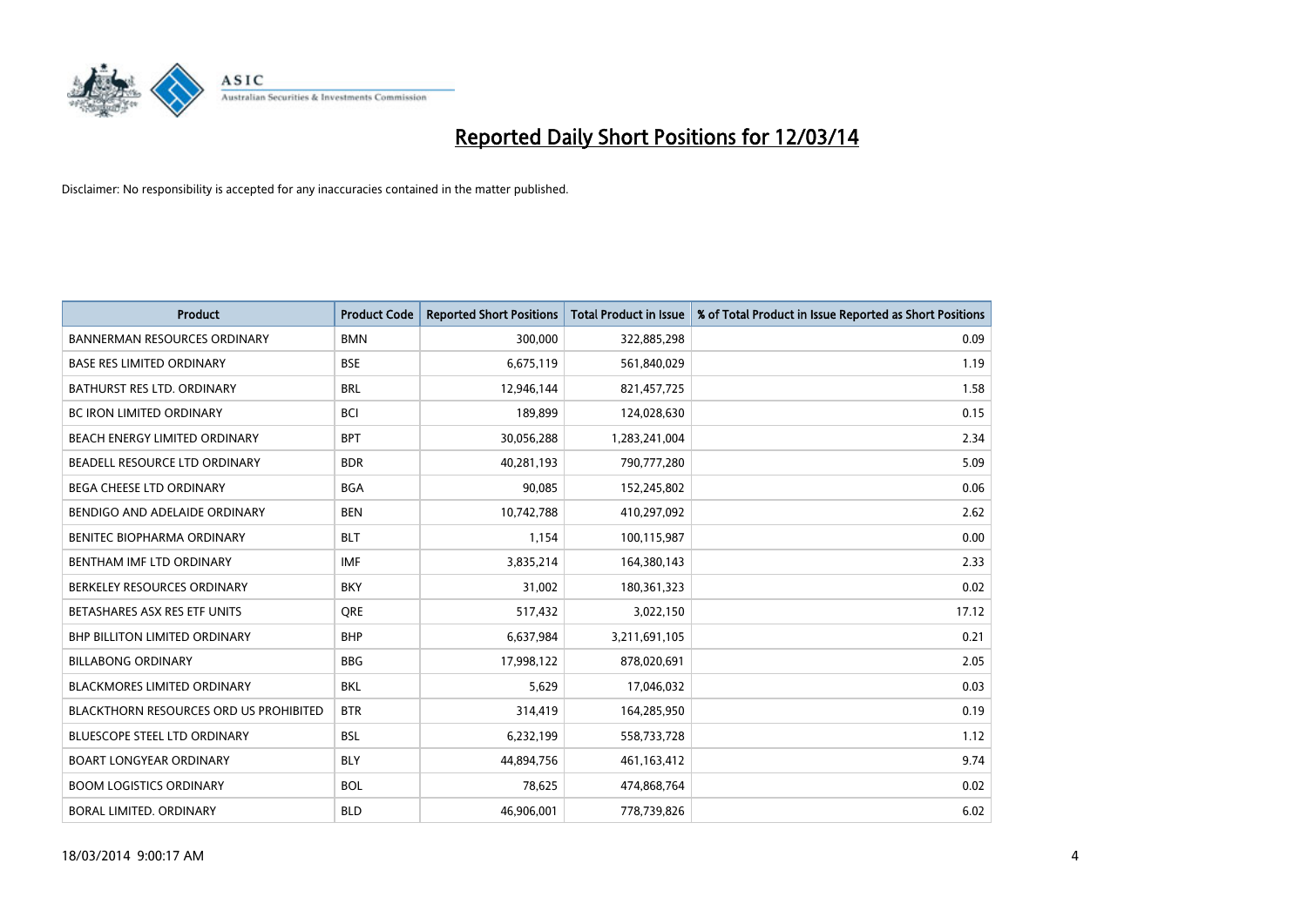

| <b>Product</b>                           | <b>Product Code</b> | <b>Reported Short Positions</b> | <b>Total Product in Issue</b> | % of Total Product in Issue Reported as Short Positions |
|------------------------------------------|---------------------|---------------------------------|-------------------------------|---------------------------------------------------------|
| <b>BRADKEN LIMITED ORDINARY</b>          | <b>BKN</b>          | 18,233,500                      | 169,240,662                   | 10.77                                                   |
| <b>BRAMBLES LIMITED ORDINARY</b>         | <b>BXB</b>          | 1,508,978                       | 1,562,096,055                 | 0.10                                                    |
| <b>BREVILLE GROUP LTD ORDINARY</b>       | <b>BRG</b>          | 2,382,363                       | 130,095,322                   | 1.83                                                    |
| <b>BRICKWORKS LIMITED ORDINARY</b>       | <b>BKW</b>          | 66,528                          | 148,038,996                   | 0.04                                                    |
| <b>BROCKMAN MINING LTD ORDINARY</b>      | <b>BCK</b>          | 36                              | 8,381,982,131                 | 0.00                                                    |
| BT INVESTMENT MNGMNT ORDINARY            | <b>BTT</b>          | 105,408                         | 282,727,073                   | 0.04                                                    |
| <b>BURU ENERGY ORDINARY</b>              | <b>BRU</b>          | 13,328,690                      | 298,505,530                   | 4.47                                                    |
| <b>BWP TRUST ORDINARY UNITS</b>          | <b>BWP</b>          | 5,757,264                       | 634,395,195                   | 0.91                                                    |
| CABCHARGE AUSTRALIA ORDINARY             | CAB                 | 9,502,212                       | 120,430,683                   | 7.89                                                    |
| <b>CALTEX AUSTRALIA ORDINARY</b>         | <b>CTX</b>          | 1,860,106                       | 270,000,000                   | 0.69                                                    |
| CARDNO LIMITED ORDINARY                  | <b>CDD</b>          | 6,930,915                       | 146,779,250                   | 4.72                                                    |
| <b>CARINDALE PROPERTY UNIT</b>           | <b>CDP</b>          | 524                             | 70,000,000                    | 0.00                                                    |
| CARNARVON PETROLEUM ORDINARY             | <b>CVN</b>          | 12,220                          | 986,565,952                   | 0.00                                                    |
| CARSALES.COM LTD ORDINARY                | <b>CRZ</b>          | 7,358,807                       | 237,773,965                   | 3.09                                                    |
| <b>CASH CONVERTERS ORDINARY</b>          | CCV                 | 9,814,461                       | 426,302,767                   | 2.30                                                    |
| CEDAR WOODS PROP. ORDINARY               | <b>CWP</b>          | 66,529                          | 73,732,683                    | 0.09                                                    |
| CENTRAL PETROLEUM ORDINARY               | <b>CTP</b>          | 806,383                         | 309,219,473                   | 0.26                                                    |
| <b>CERAMIC FUEL CELLS ORDINARY</b>       | CFU                 | 4,058                           | 1,751,724,324                 | 0.00                                                    |
| CFS RETAIL TRUST GRP DEFERRED SETTLEMENT | <b>CFXDA</b>        | 65,586,722                      | 3,018,050,810                 | 2.17                                                    |
| CHALLENGER DIV.PRO. STAPLED UNITS        | <b>CDI</b>          | 133,296                         | 214,101,013                   | 0.06                                                    |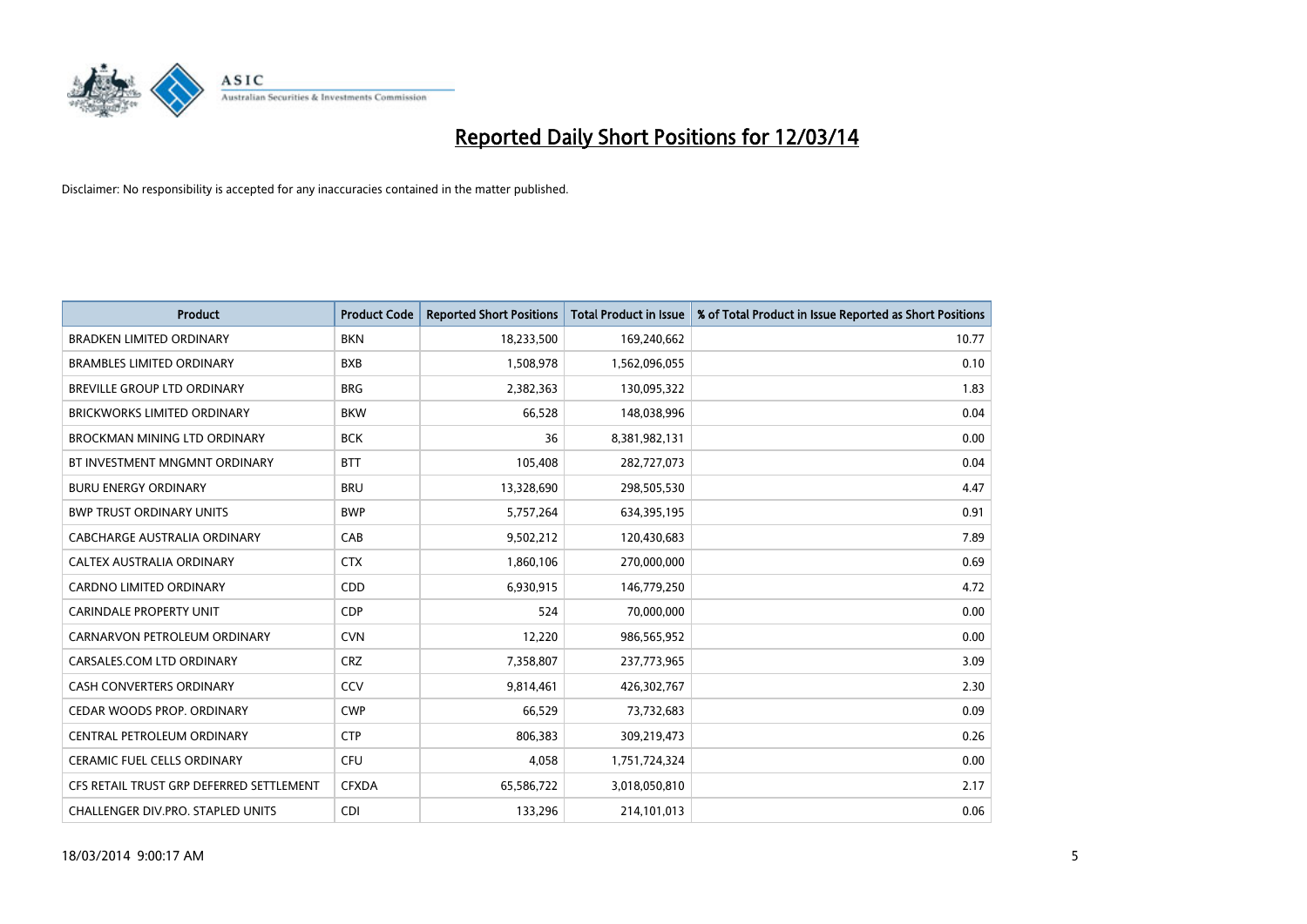

| <b>Product</b>                          | <b>Product Code</b> | <b>Reported Short Positions</b> | <b>Total Product in Issue</b> | % of Total Product in Issue Reported as Short Positions |
|-----------------------------------------|---------------------|---------------------------------|-------------------------------|---------------------------------------------------------|
| <b>CHALLENGER LIMITED ORDINARY</b>      | <b>CGF</b>          | 1,170,693                       | 530,862,585                   | 0.22                                                    |
| CHARTER HALL GROUP STAPLED US PROHIBIT. | <b>CHC</b>          | 506,464                         | 347,925,558                   | 0.15                                                    |
| <b>CHARTER HALL RETAIL UNITS</b>        | <b>COR</b>          | 9,995,213                       | 369,040,750                   | 2.71                                                    |
| <b>CHORUS LIMITED ORDINARY</b>          | <b>CNU</b>          | 542,654                         | 396,369,767                   | 0.14                                                    |
| CITIGOLD CORP LTD ORDINARY              | <b>CTO</b>          | 153,427                         | 1,495,764,906                 | 0.01                                                    |
| CLINUVEL PHARMACEUT, ORDINARY           | CUV                 | 600                             | 38,217,038                    | 0.00                                                    |
| COAL OF AFRICA LTD ORDINARY             | <b>CZA</b>          | 426                             | 1,048,368,613                 | 0.00                                                    |
| COALSPUR MINES LTD ORDINARY             | <b>CPL</b>          | 7,376,289                       | 641,394,435                   | 1.15                                                    |
| <b>COBAR CONSOLIDATED ORDINARY</b>      | CCU                 | 100.000                         | 329,715,353                   | 0.03                                                    |
| COCA-COLA AMATIL ORDINARY               | <b>CCL</b>          | 16,002,094                      | 763,590,249                   | 2.10                                                    |
| COCHLEAR LIMITED ORDINARY               | <b>COH</b>          | 9,592,280                       | 57,062,020                    | 16.81                                                   |
| <b>COCKATOO COAL ORDINARY</b>           | <b>COK</b>          | 167,987                         | 4,529,134,266                 | 0.00                                                    |
| CODAN LIMITED ORDINARY                  | <b>CDA</b>          | 582,242                         | 176,969,924                   | 0.33                                                    |
| <b>COFFEY INTERNATIONAL ORDINARY</b>    | <b>COF</b>          | 18,923                          | 255,833,165                   | 0.01                                                    |
| <b>COKAL LTD ORDINARY</b>               | <b>CKA</b>          | 44,496,515                      | 471,103,926                   | 9.45                                                    |
| <b>COLLECTION HOUSE ORDINARY</b>        | <b>CLH</b>          | 2,234,915                       | 128,969,148                   | 1.73                                                    |
| <b>COLLINS FOODS LTD ORDINARY</b>       | <b>CKF</b>          | 2,338                           | 93,000,003                    | 0.00                                                    |
| COMMONWEALTH BANK, ORDINARY             | <b>CBA</b>          | 10,291,993                      | 1,611,928,836                 | 0.64                                                    |
| <b>COMMONWEALTH PROP ORDINARY UNITS</b> | <b>CPA</b>          | 3,280,597                       | 2,347,003,413                 | 0.14                                                    |
| <b>COMPASS RESOURCES ORDINARY</b>       | <b>CMR</b>          | 7,472                           | 1,403,744,100                 | 0.00                                                    |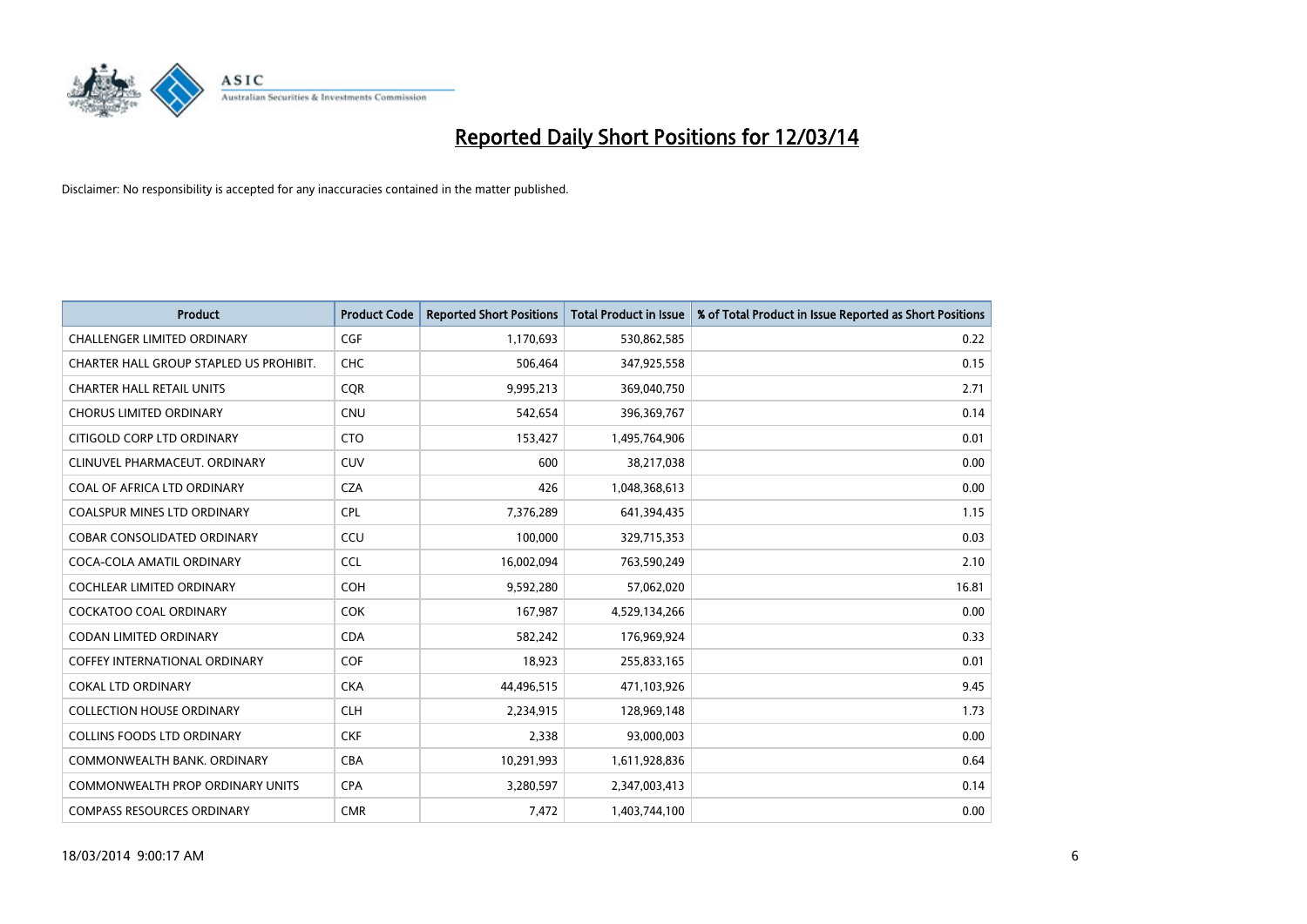

| <b>Product</b>                          | <b>Product Code</b> | <b>Reported Short Positions</b> | Total Product in Issue | % of Total Product in Issue Reported as Short Positions |
|-----------------------------------------|---------------------|---------------------------------|------------------------|---------------------------------------------------------|
| <b>COMPUTERSHARE LTD ORDINARY</b>       | <b>CPU</b>          | 10,625,909                      | 556,203,079            | 1.91                                                    |
| COOPER ENERGY LTD ORDINARY              | <b>COE</b>          | 200,133                         | 329,235,509            | 0.06                                                    |
| <b>CORP TRAVEL LIMITED ORDINARY</b>     | <b>CTD</b>          | 18,866                          | 89,890,762             | 0.02                                                    |
| COVER-MORE GRP LTD ORDINARY             | <b>CVO</b>          | 2,272,303                       | 317,750,000            | 0.72                                                    |
| <b>CREDIT CORP GROUP ORDINARY</b>       | <b>CCP</b>          | 168,024                         | 46,131,882             | 0.36                                                    |
| <b>CROMWELL PROP STAPLED SECURITIES</b> | <b>CMW</b>          | 16,307,514                      | 1,724,697,156          | 0.95                                                    |
| <b>CROWE HORWATH AUS ORDINARY</b>       | <b>CRH</b>          | 1,338,892                       | 273,005,429            | 0.49                                                    |
| <b>CROWN RESORTS LTD ORDINARY</b>       | <b>CWN</b>          | 4,121,235                       | 728,394,185            | 0.57                                                    |
| <b>CSG LIMITED ORDINARY</b>             | CSV                 | 8,210                           | 278,973,075            | 0.00                                                    |
| <b>CSL LIMITED ORDINARY</b>             | <b>CSL</b>          | 871,866                         | 483,937,977            | 0.18                                                    |
| <b>CSR LIMITED ORDINARY</b>             | <b>CSR</b>          | 14,883,835                      | 506,000,315            | 2.94                                                    |
| <b>CUDECO LIMITED ORDINARY</b>          | CDU                 | 8,223,713                       | 234,033,408            | 3.51                                                    |
| DART ENERGY LTD ORDINARY                | <b>DTE</b>          | 4,636,313                       | 1,108,752,733          | 0.42                                                    |
| DATA#3 LIMITED ORDINARY                 | <b>DTL</b>          | 239,595                         | 153,974,950            | 0.16                                                    |
| DAVID JONES LIMITED ORDINARY            | <b>DJS</b>          | 33,653,173                      | 537,137,845            | 6.27                                                    |
| DECMIL GROUP LIMITED ORDINARY           | <b>DCG</b>          | 3,222,250                       | 168,657,794            | 1.91                                                    |
| DEEP YELLOW LIMITED ORDINARY            | <b>DYL</b>          | 10,002                          | 1,617,041,367          | 0.00                                                    |
| DEVINE LIMITED ORDINARY                 | <b>DVN</b>          | 10,000                          | 158,730,556            | 0.01                                                    |
| DEXUS PROPERTY GROUP STAPLED UNITS      | <b>DXS</b>          | 12,505,842                      | 5,334,350,325          | 0.23                                                    |
| DICK SMITH HLDGS ORDINARY               | <b>DSH</b>          | 11,535,550                      | 236,511,364            | 4.88                                                    |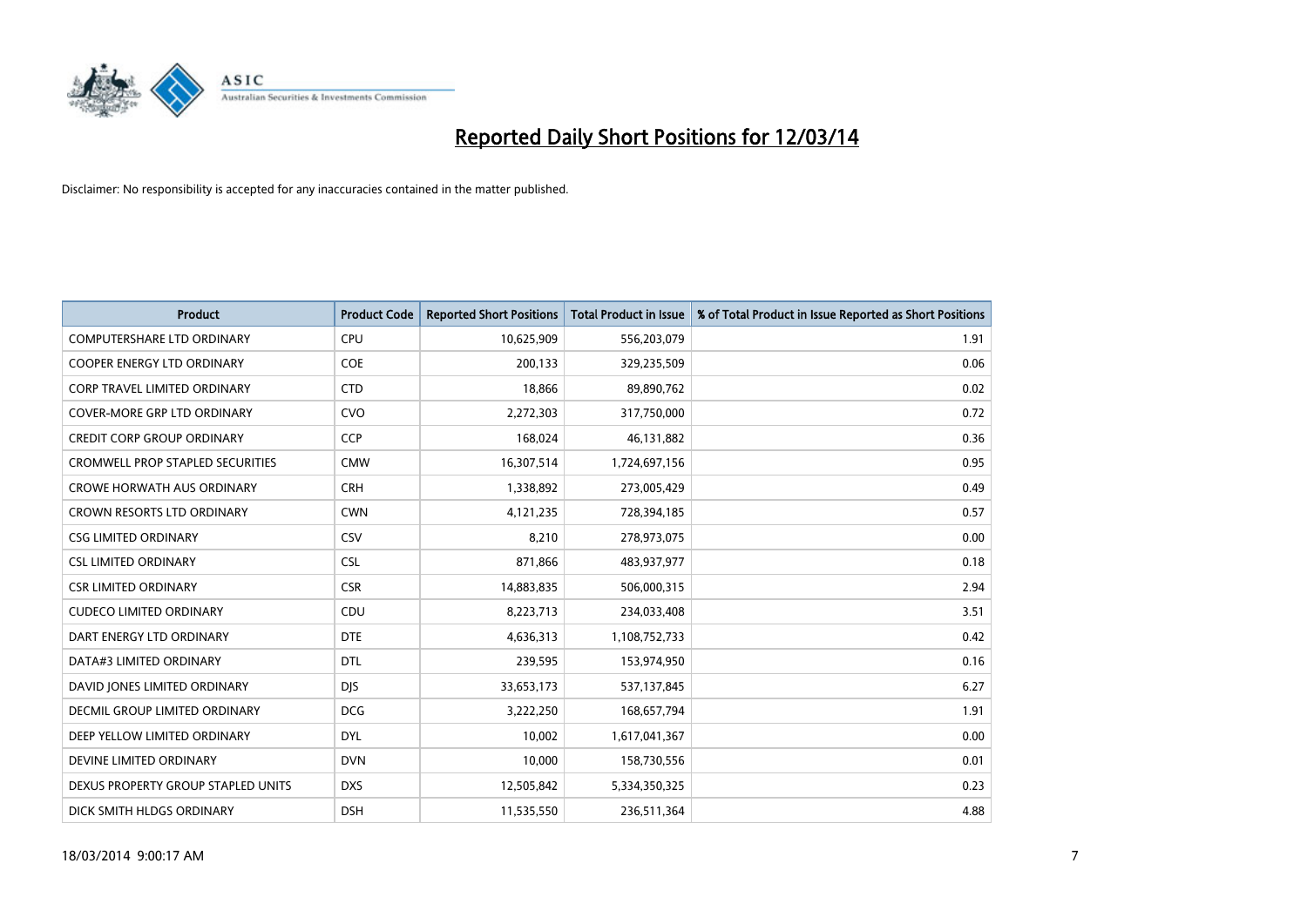

| <b>Product</b>                       | <b>Product Code</b> | <b>Reported Short Positions</b> | Total Product in Issue | % of Total Product in Issue Reported as Short Positions |
|--------------------------------------|---------------------|---------------------------------|------------------------|---------------------------------------------------------|
| DISCOVERY METALS LTD ORDINARY        | <b>DML</b>          | 4,432,411                       | 560,034,418            | 0.79                                                    |
| DOMINO PIZZA ENTERPR ORDINARY        | <b>DMP</b>          | 1,922,839                       | 85,915,713             | 2.24                                                    |
| DONACO INTERNATIONAL ORDINARY        | <b>DNA</b>          | 1,301,960                       | 402,686,786            | 0.32                                                    |
| DORAY MINERALS LTD ORDINARY          | <b>DRM</b>          | 2,645                           | 163,326,768            | 0.00                                                    |
| DOWNER EDI LIMITED ORDINARY          | <b>DOW</b>          | 14,863,122                      | 434,734,970            | 3.42                                                    |
| DRAGON MINING LTD ORDINARY           | <b>DRA</b>          | 50,000                          | 88,840,613             | 0.06                                                    |
| DRILLSEARCH ENERGY ORDINARY          | <b>DLS</b>          | 12,938,749                      | 432,965,895            | 2.99                                                    |
| DUET GROUP STAPLED US PROHIBIT.      | <b>DUE</b>          | 19,659,742                      | 1,296,528,384          | 1.52                                                    |
| DULUXGROUP LIMITED ORDINARY          | <b>DLX</b>          | 1,972,581                       | 381,093,950            | 0.52                                                    |
| <b>DWS LTD ORDINARY</b>              | <b>DWS</b>          | 7,001                           | 132,362,763            | 0.01                                                    |
| ECHO ENTERTAINMENT ORDINARY          | <b>EGP</b>          | 24,239,603                      | 825,672,730            | 2.94                                                    |
| <b>ELDERS LIMITED ORDINARY</b>       | <b>ELD</b>          | 19,776,311                      | 455,013,329            | 4.35                                                    |
| ELEMENTAL MINERALS ORDINARY          | <b>ELM</b>          | 543,213                         | 303,263,391            | 0.18                                                    |
| <b>EMECO HOLDINGS ORDINARY</b>       | <b>EHL</b>          | 14,061,708                      | 599,675,707            | 2.34                                                    |
| <b>ENDEAVOUR MIN CORP CDI 1:1</b>    | <b>EVR</b>          | 644,512                         | 68,203,015             | 0.94                                                    |
| <b>ENERGY RESOURCES ORDINARY 'A'</b> | <b>ERA</b>          | 11,092,707                      | 517,725,062            | 2.14                                                    |
| <b>ENERGY WORLD CORPOR. ORDINARY</b> | <b>EWC</b>          | 54,658,451                      | 1,734,166,672          | 3.15                                                    |
| <b>ENVESTRA LIMITED ORDINARY</b>     | <b>ENV</b>          | 129,115                         | 1,796,808,474          | 0.01                                                    |
| EOUATORIAL RES LTD ORDINARY          | EQX                 | 2.009                           | 122,185,353            | 0.00                                                    |
| ERM POWER LIMITED ORDINARY           | EPW                 | 873,123                         | 238,714,606            | 0.37                                                    |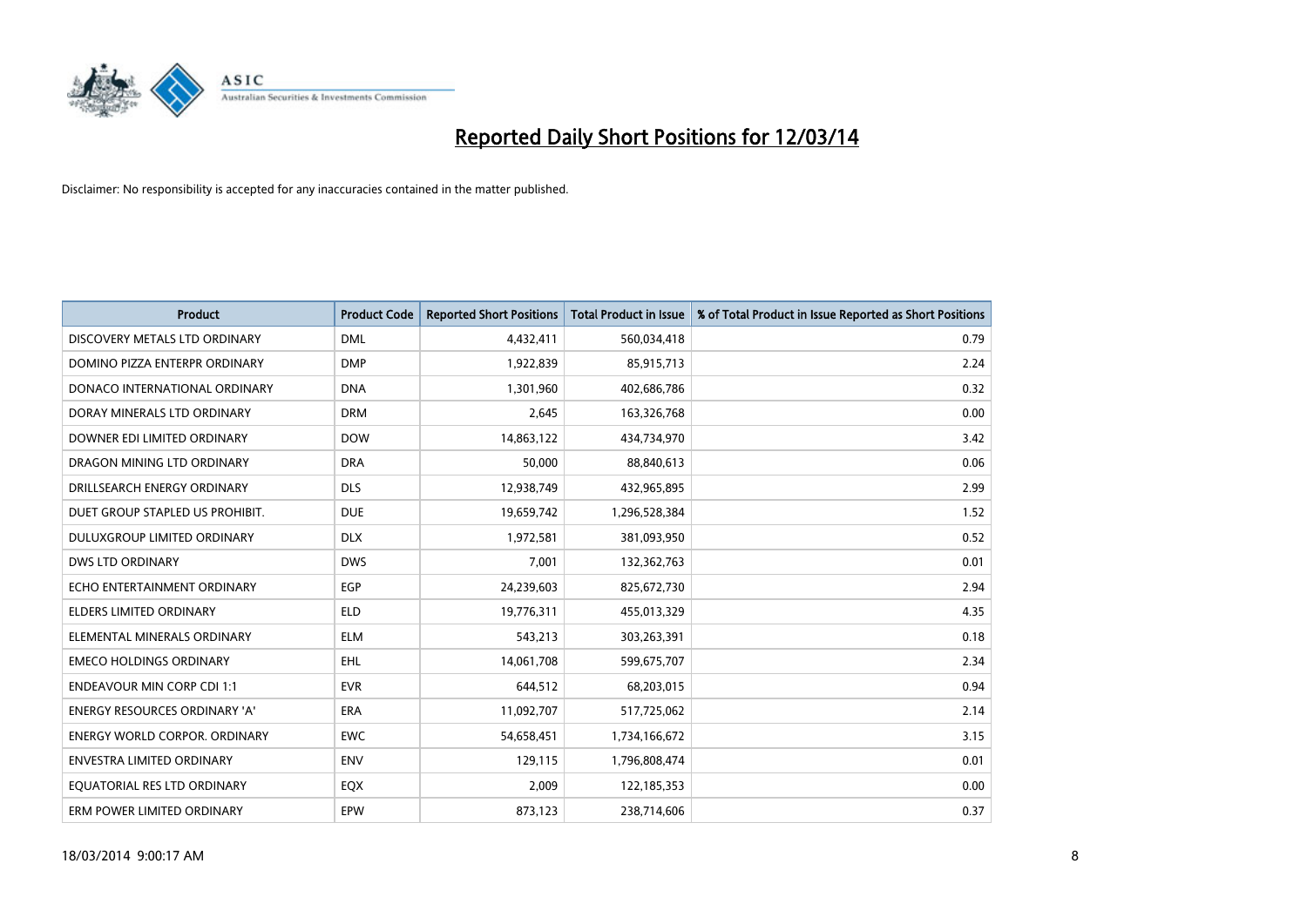

| <b>Product</b>                         | <b>Product Code</b> | <b>Reported Short Positions</b> | <b>Total Product in Issue</b> | % of Total Product in Issue Reported as Short Positions |
|----------------------------------------|---------------------|---------------------------------|-------------------------------|---------------------------------------------------------|
| ESERVGLOBAL LIMITED ORDINARY           | ESV                 | 3,000,000                       | 253,545,997                   | 1.18                                                    |
| ETHANE PIPELINE STAPLED SECURITIES     | <b>EPX</b>          | 8,007                           | 69,302,275                    | 0.01                                                    |
| EVOLUTION MINING LTD ORDINARY          | <b>EVN</b>          | 30,708,638                      | 708,652,367                   | 4.33                                                    |
| FAIRFAX MEDIA LTD ORDINARY             | <b>FXI</b>          | 150,202,549                     | 2,351,955,725                 | 6.39                                                    |
| <b>FANTASTIC HOLDINGS ORDINARY</b>     | <b>FAN</b>          | 19,107                          | 103,068,398                   | 0.02                                                    |
| FAR LTD ORDINARY                       | <b>FAR</b>          | 31,909,070                      | 2,499,846,742                 | 1.28                                                    |
| FEDERATION CNTRES ORD/UNIT STAPLED SEC | <b>FDC</b>          | 4,478,654                       | 1,427,641,565                 | 0.31                                                    |
| FISHER & PAYKEL H. ORDINARY            | <b>FPH</b>          | 1,621,729                       | 551,024,164                   | 0.29                                                    |
| FLEETWOOD CORP ORDINARY                | <b>FWD</b>          | 2,370,441                       | 60,522,619                    | 3.92                                                    |
| FLETCHER BUILDING ORDINARY             | <b>FBU</b>          | 1,705,674                       | 687,854,788                   | 0.25                                                    |
| FLEXIGROUP LIMITED ORDINARY            | <b>FXL</b>          | 1,072,274                       | 304,096,060                   | 0.35                                                    |
| FLIGHT CENTRE TRAVEL ORDINARY          | <b>FLT</b>          | 6,074,903                       | 100,554,606                   | 6.04                                                    |
| FLINDERS MINES LTD ORDINARY            | <b>FMS</b>          | 5,340,538                       | 2,100,866,748                 | 0.25                                                    |
| <b>FOCUS MINERALS LTD ORDINARY</b>     | <b>FML</b>          | 11,425,720                      | 9,137,375,877                 | 0.13                                                    |
| FORGE GROUP LIMITED ORDINARY           | FGE                 | 4,264,315                       | 86,169,014                    | 4.95                                                    |
| FORTESCUE METALS GRP ORDINARY          | <b>FMG</b>          | 153,315,108                     | 3,113,798,151                 | 4.92                                                    |
| <b>G.U.D. HOLDINGS ORDINARY</b>        | GUD                 | 3,937,527                       | 71,241,319                    | 5.53                                                    |
| <b>G8 EDUCATION LIMITED ORDINARY</b>   | GEM                 | 2,998,493                       | 301,705,105                   | 0.99                                                    |
| <b>GALAXY RESOURCES ORDINARY</b>       | <b>GXY</b>          | 329,458                         | 1,027,073,389                 | 0.03                                                    |
| <b>GBST HOLDINGS ORDINARY</b>          | <b>GBT</b>          | 86.890                          | 66,561,725                    | 0.13                                                    |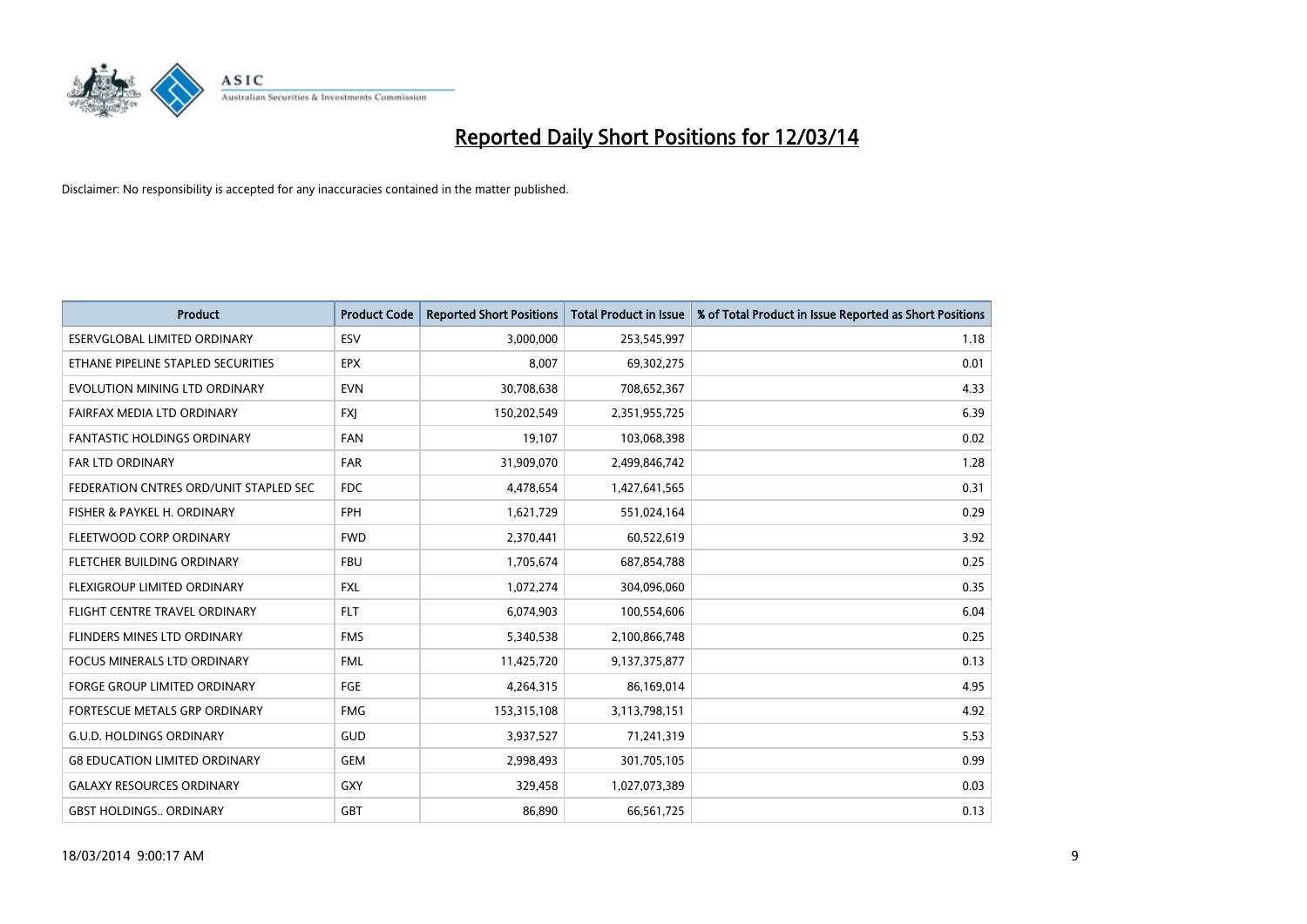

| <b>Product</b>                            | <b>Product Code</b> | <b>Reported Short Positions</b> | <b>Total Product in Issue</b> | % of Total Product in Issue Reported as Short Positions |
|-------------------------------------------|---------------------|---------------------------------|-------------------------------|---------------------------------------------------------|
| <b>GENETIC TECHNOLOGIES ORDINARY</b>      | <b>GTG</b>          | 1,135,500                       | 631,951,612                   | 0.18                                                    |
| <b>GEODYNAMICS LIMITED ORDINARY</b>       | GDY                 | 850                             | 406,452,608                   | 0.00                                                    |
| GI DYNAMICS, INC CDI US PROHIBITED        | GID                 | 920,140                         | 395,856,465                   | 0.23                                                    |
| <b>GINDALBIE METALS LTD ORDINARY</b>      | <b>GBG</b>          | 46,365,342                      | 1,493,660,842                 | 3.10                                                    |
| <b>GOODMAN FIELDER, ORDINARY</b>          | <b>GFF</b>          | 55,112,442                      | 1,955,559,207                 | 2.82                                                    |
| <b>GOODMAN GROUP STAPLED</b>              | <b>GMG</b>          | 3,170,526                       | 1,727,685,976                 | 0.18                                                    |
| <b>GPT GROUP STAPLED SEC.</b>             | <b>GPT</b>          | 5,175,442                       | 1,685,779,634                 | 0.31                                                    |
| <b>GRAINCORP LIMITED A CLASS ORDINARY</b> | <b>GNC</b>          | 1,853,125                       | 228,855,628                   | 0.81                                                    |
| <b>GRANGE RESOURCES. ORDINARY</b>         | <b>GRR</b>          | 4,565,892                       | 1,157,097,869                 | 0.39                                                    |
| <b>GREENCROSS LIMITED ORDINARY</b>        | GXL                 | 2,264                           | 90,257,087                    | 0.00                                                    |
| <b>GREENLAND MIN EN LTD ORDINARY</b>      | GGG                 | 2,973,307                       | 574,572,911                   | 0.52                                                    |
| <b>GRYPHON MINERALS LTD ORDINARY</b>      | GRY                 | 5,191,093                       | 400,889,282                   | 1.29                                                    |
| <b>GUILDFORD COAL LTD ORDINARY</b>        | <b>GUF</b>          | 230,759                         | 744,594,332                   | 0.03                                                    |
| <b>GUINNESS PEAT GROUP. CDI 1:1</b>       | <b>GPG</b>          | 81,925                          | 179,896,960                   | 0.05                                                    |
| <b>GWA GROUP LTD ORDINARY</b>             | <b>GWA</b>          | 9,855,185                       | 306,533,770                   | 3.22                                                    |
| HARVEY NORMAN ORDINARY                    | <b>HVN</b>          | 58,316,515                      | 1,062,316,784                 | 5.49                                                    |
| <b>HENDERSON GROUP CDI 1:1</b>            | <b>HGG</b>          | 981,671                         | 632,597,144                   | 0.16                                                    |
| HEA HOLDINGS LIMITED ORDINARY             | <b>HFA</b>          | 3,809                           | 118,738,157                   | 0.00                                                    |
| <b>HIGHLANDS PACIFIC ORDINARY</b>         | <b>HIG</b>          | 10,001                          | 854,261,346                   | 0.00                                                    |
| HILLGROVE RES LTD ORDINARY                | <b>HGO</b>          | 16,877,490                      | 1,180,889,221                 | 1.43                                                    |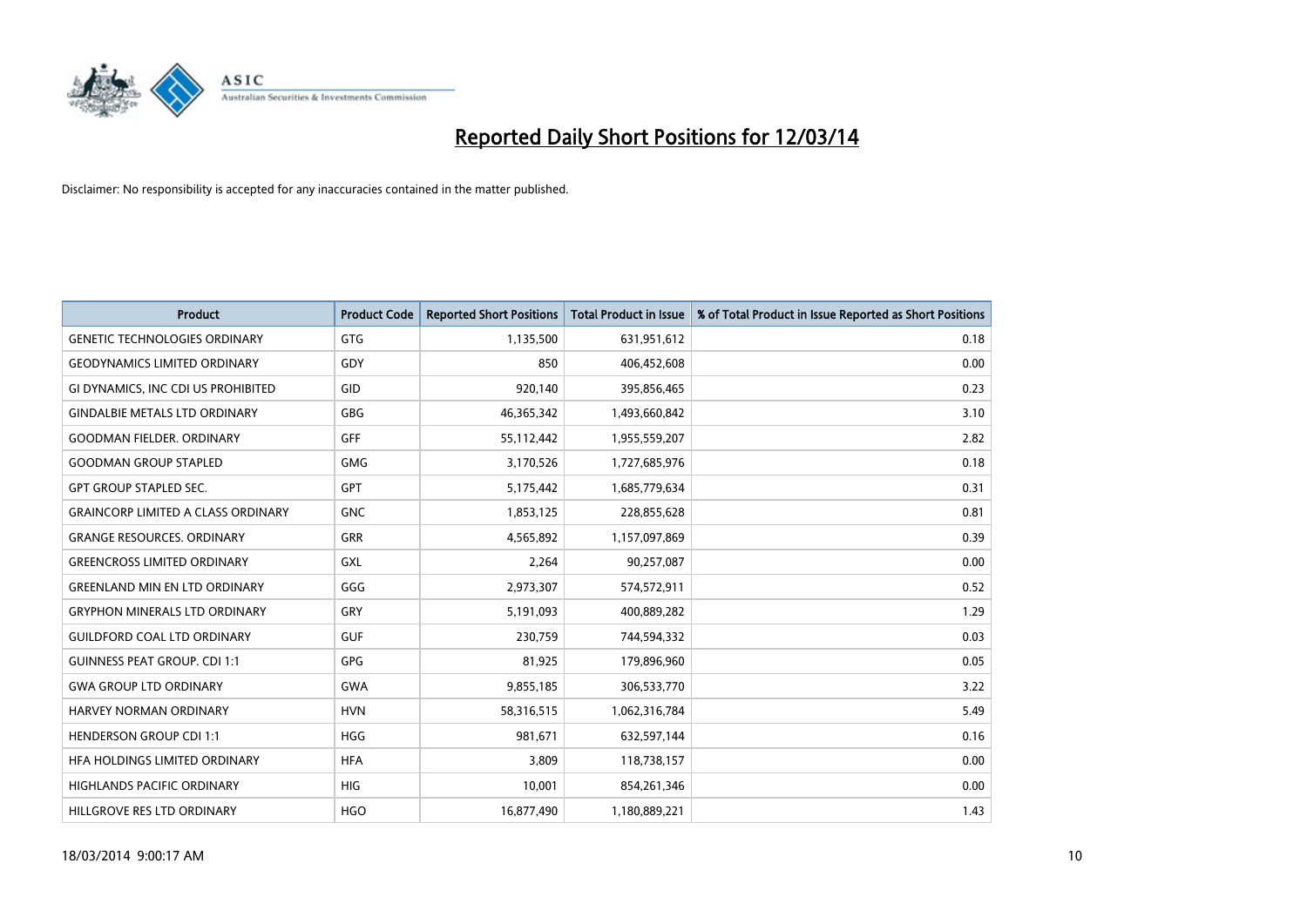

| <b>Product</b>                                | <b>Product Code</b> | <b>Reported Short Positions</b> | <b>Total Product in Issue</b> | % of Total Product in Issue Reported as Short Positions |
|-----------------------------------------------|---------------------|---------------------------------|-------------------------------|---------------------------------------------------------|
| <b>HILLS LTD ORDINARY</b>                     | <b>HIL</b>          | 635,011                         | 236,619,450                   | 0.27                                                    |
| HORIZON OIL LIMITED ORDINARY                  | <b>HZN</b>          | 96,939,376                      | 1,301,147,932                 | 7.45                                                    |
| HOT CHILI LTD ORDINARY                        | <b>HCH</b>          | 10,000                          | 347,732,196                   | 0.00                                                    |
| HOTEL PROPERTY STAPLED                        | <b>HPI</b>          | 630,000                         | 132,870,000                   | 0.47                                                    |
| <b>ICAR ASIA LTD ORDINARY</b>                 | ICO                 | 90.782                          | 121,346,281                   | 0.07                                                    |
| <b>ICON ENERGY LIMITED ORDINARY</b>           | <b>ICN</b>          | 2,926                           | 615,774,351                   | 0.00                                                    |
| <b>IINET LIMITED ORDINARY</b>                 | <b>IIN</b>          | 670.847                         | 161,238,847                   | 0.42                                                    |
| <b>ILUKA RESOURCES ORDINARY</b>               | ILU                 | 42,296,085                      | 418,700,517                   | 10.10                                                   |
| <b>IMDEX LIMITED ORDINARY</b>                 | <b>IMD</b>          | 4,179,144                       | 210,473,188                   | 1.99                                                    |
| <b>INCITEC PIVOT ORDINARY</b>                 | IPL                 | 28,625,442                      | 1,644,919,097                 | 1.74                                                    |
| <b>INDEPENDENCE GROUP ORDINARY</b>            | <b>IGO</b>          | 4,808,354                       | 233,323,905                   | 2.06                                                    |
| <b>INDOCHINE MINING LTD ORDINARY</b>          | <b>IDC</b>          | 16,915                          | 965,200,471                   | 0.00                                                    |
| <b>INDOPHIL RESOURCES ORDINARY</b>            | <b>IRN</b>          | 1,644,566                       | 1,203,146,194                 | 0.14                                                    |
| <b>INDUSTRIA REIT STAPLED</b>                 | <b>IDR</b>          | 703                             | 125,000,001                   | 0.00                                                    |
| <b>INFIGEN ENERGY STAPLED SECURITIES</b>      | <b>IFN</b>          | 3,955,061                       | 764,993,434                   | 0.52                                                    |
| <b>INFRATIL LIMITED ORDINARY</b>              | <b>IFZ</b>          | 81,000                          | 602,983,776                   | 0.01                                                    |
| <b>INGENIA GROUP STAPLED SECURITIES</b>       | <b>INA</b>          | 241,304                         | 676,240,232                   | 0.04                                                    |
| INSURANCE AUSTRALIA ORDINARY                  | IAG                 | 2,355,176                       | 2,341,618,048                 | 0.10                                                    |
| <b>INTREPID MINES ORDINARY</b>                | <b>IAU</b>          | 17,481,030                      | 556,612,782                   | 3.14                                                    |
| <b>INVESTA OFFICE FUND STAPLED SECURITIES</b> | <b>IOF</b>          | 596,130                         | 614,047,458                   | 0.10                                                    |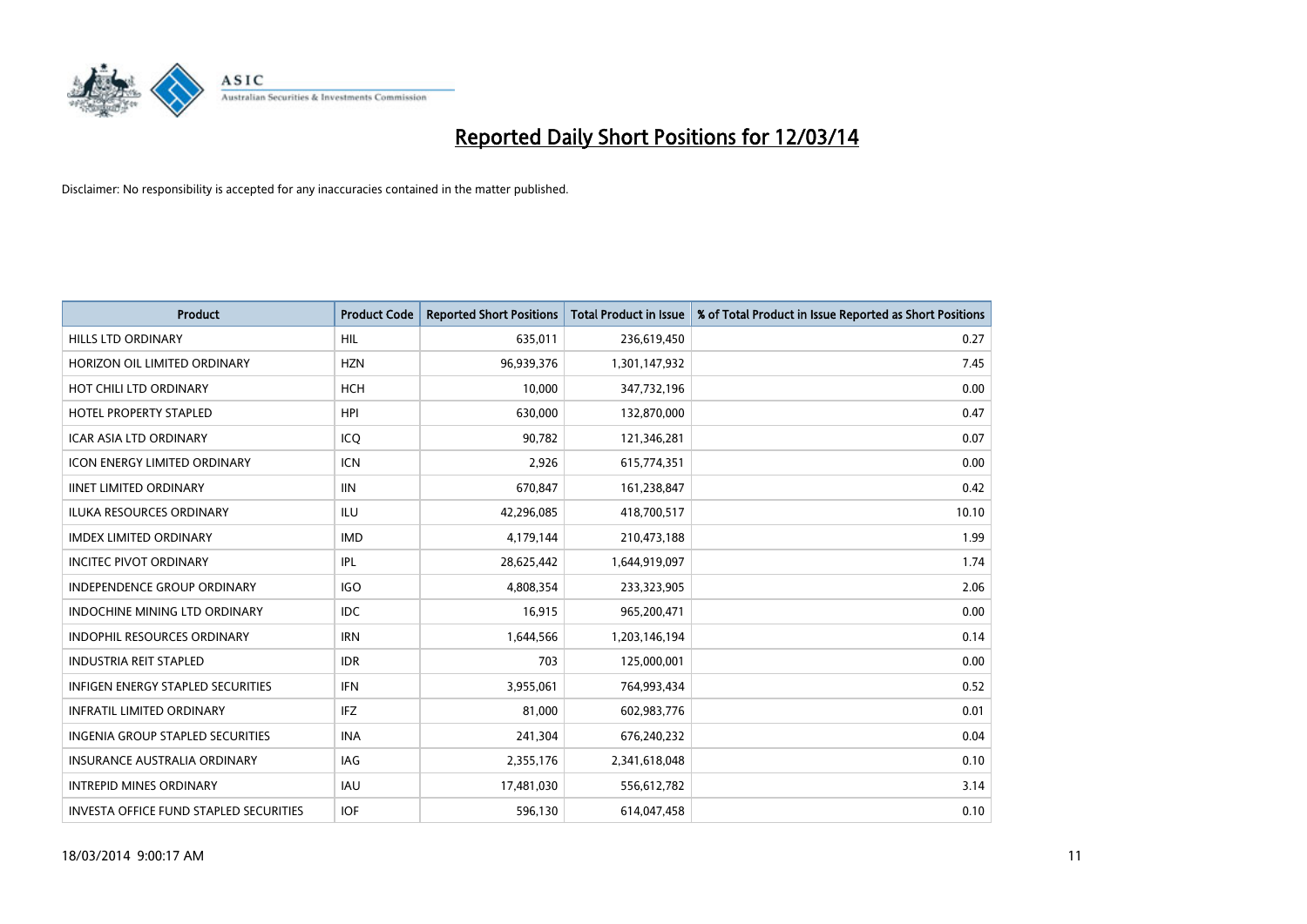

| <b>Product</b>                                  | <b>Product Code</b> | <b>Reported Short Positions</b> | <b>Total Product in Issue</b> | % of Total Product in Issue Reported as Short Positions |
|-------------------------------------------------|---------------------|---------------------------------|-------------------------------|---------------------------------------------------------|
| <b>INVOCARE LIMITED ORDINARY</b>                | IVC                 | 5,181,711                       | 110,030,298                   | 4.71                                                    |
| <b>IOOF HOLDINGS LTD ORDINARY</b>               | IFL                 | 2,000,870                       | 232,118,034                   | 0.86                                                    |
| <b>IPROPERTY GROUP LTD ORDINARY</b>             | <b>IPP</b>          | 740,088                         | 181,398,426                   | 0.41                                                    |
| <b>IRESS LIMITED ORDINARY</b>                   | <b>IRE</b>          | 547,381                         | 158,585,126                   | 0.35                                                    |
| <b>IRON ORE HOLDINGS ORDINARY</b>               | <b>IOH</b>          | 26,197                          | 161,174,005                   | 0.02                                                    |
| <b>ISELECT LTD ORDINARY</b>                     | <b>ISU</b>          | 1,076,929                       | 260,889,894                   | 0.41                                                    |
| <b>ISONEA LIMITED ORDINARY</b>                  | <b>ISN</b>          | 2,000                           | 264,245,848                   | 0.00                                                    |
| <b>IAMES HARDIE INDUST CHESS DEPOSITARY INT</b> | <b>IHX</b>          | 2,438,434                       | 445,369,082                   | 0.55                                                    |
| <b>IB HI-FI LIMITED ORDINARY</b>                | <b>IBH</b>          | 11,785,401                      | 100,385,400                   | 11.74                                                   |
| <b>KAGARA LTD ORDINARY</b>                      | KZL                 | 3,350,441                       | 798,953,117                   | 0.42                                                    |
| KAROON GAS AUSTRALIA ORDINARY                   | <b>KAR</b>          | 9,763,927                       | 255,841,581                   | 3.82                                                    |
| KATHMANDU HOLD LTD ORDINARY                     | <b>KMD</b>          | 257,605                         | 200,473,338                   | 0.13                                                    |
| <b>KBL MINING LIMITED ORDINARY</b>              | <b>KBL</b>          | 1,820                           | 393,535,629                   | 0.00                                                    |
| KINGSGATE CONSOLID. ORDINARY                    | <b>KCN</b>          | 17,035,001                      | 164,154,349                   | 10.38                                                   |
| KINGSROSE MINING LTD ORDINARY                   | <b>KRM</b>          | 992,606                         | 358,611,493                   | 0.28                                                    |
| LEIGHTON HOLDINGS ORDINARY                      | LEI                 | 17,236,343                      | 337,235,188                   | 5.11                                                    |
| LEND LEASE GROUP UNIT/ORD STAPLED               | LLC                 | 6,374,788                       | 576,712,337                   | 1.11                                                    |
| LYCOPODIUM LIMITED ORDINARY                     | <b>LYL</b>          | 1,001                           | 38,955,103                    | 0.00                                                    |
| <b>LYNAS CORPORATION ORDINARY</b>               | <b>LYC</b>          | 145,563,832                     | 1,961,160,594                 | 7.42                                                    |
| M2 GRP LTD ORDINARY                             | <b>MTU</b>          | 12,597,480                      | 179,384,685                   | 7.02                                                    |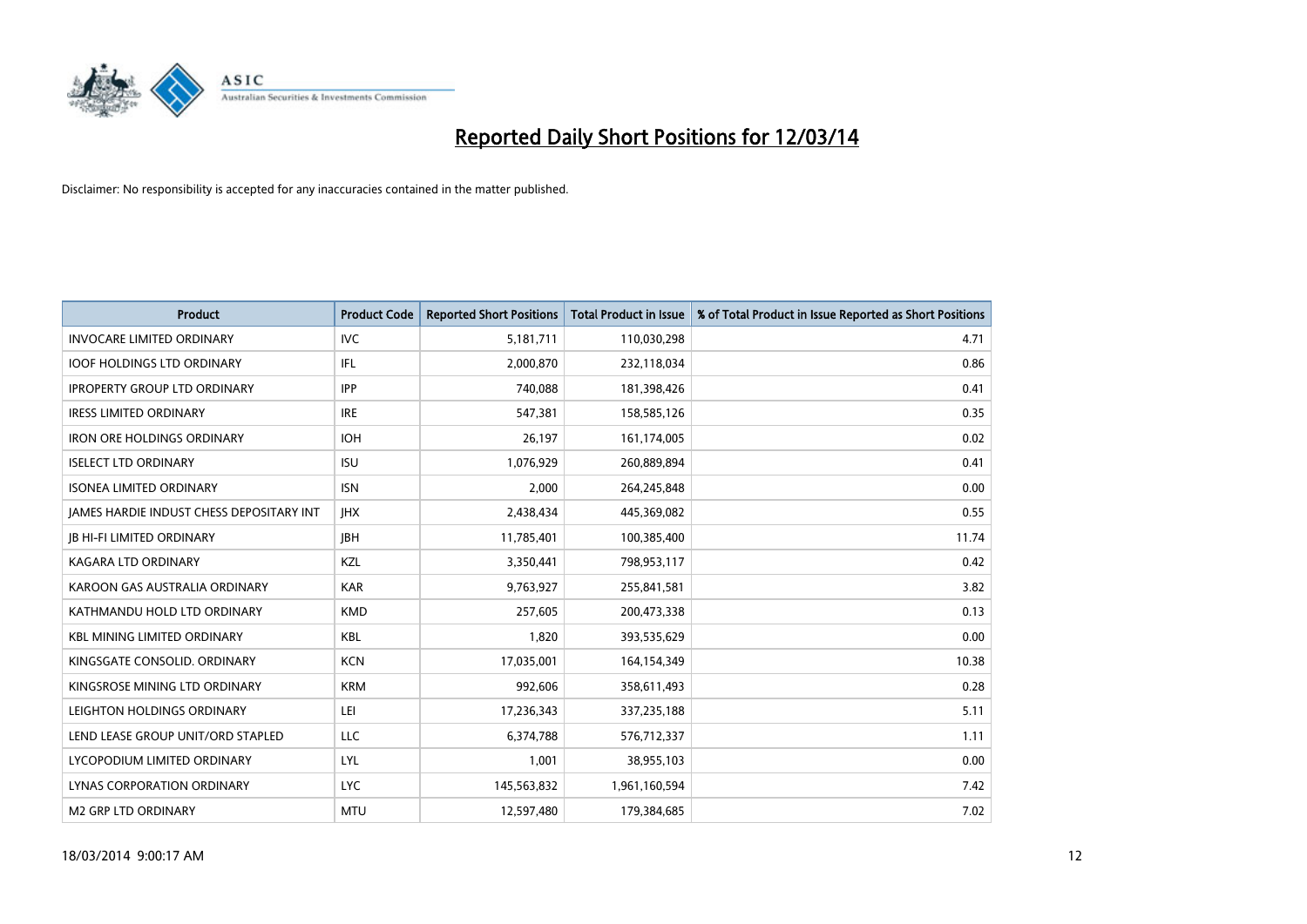

| <b>Product</b>                        | <b>Product Code</b> | <b>Reported Short Positions</b> | <b>Total Product in Issue</b> | % of Total Product in Issue Reported as Short Positions |
|---------------------------------------|---------------------|---------------------------------|-------------------------------|---------------------------------------------------------|
| <b>MACA LIMITED ORDINARY</b>          | <b>MLD</b>          | 40.385                          | 176,476,373                   | 0.02                                                    |
| MACMAHON HOLDINGS ORDINARY            | <b>MAH</b>          | 534,594                         | 1,261,699,966                 | 0.04                                                    |
| MACO ATLAS ROADS GRP ORDINARY STAPLED | <b>MOA</b>          | 8,093,160                       | 487,230,540                   | 1.66                                                    |
| MACQUARIE GROUP LTD ORDINARY          | MQG                 | 1,442,407                       | 321,074,750                   | 0.45                                                    |
| MAGELLAN FIN GRP LTD ORDINARY         | <b>MFG</b>          | 1,837,091                       | 156,056,633                   | 1.18                                                    |
| <b>MATRIX C &amp; E LTD ORDINARY</b>  | <b>MCE</b>          | 2,889,129                       | 94,555,428                    | 3.06                                                    |
| MAVERICK DRILLING ORDINARY            | <b>MAD</b>          | 7,585,711                       | 468,004,529                   | 1.62                                                    |
| <b>MAXITRANS INDUSTRIES ORDINARY</b>  | <b>MXI</b>          | 322,913                         | 185,075,653                   | 0.17                                                    |
| <b>MCALEESE LTD ORDINARY</b>          | <b>MCS</b>          | 23,000                          | 296,577,121                   | 0.01                                                    |
| MCMILLAN SHAKESPEARE ORDINARY         | <b>MMS</b>          | 344,487                         | 74,523,965                    | 0.46                                                    |
| MCPHERSON'S LTD ORDINARY              | <b>MCP</b>          | 134,779                         | 93,994,381                    | 0.14                                                    |
| MEDUSA MINING LTD ORDINARY            | <b>MML</b>          | 7,292,371                       | 207,794,301                   | 3.51                                                    |
| MELBOURNE IT LIMITED ORDINARY         | <b>MLB</b>          | 12,787                          | 83,659,248                    | 0.02                                                    |
| MERIDIAN ENERGY INSTALMENT RECEIPTS   | <b>MEZCA</b>        | 1,233,399                       | 1,255,413,626                 | 0.10                                                    |
| MERLIN DIAMONDS LTD ORDINARY          | <b>MED</b>          | 6,816,027                       | 225,480,396                   | 3.02                                                    |
| <b>MERMAID MARINE ORDINARY</b>        | <b>MRM</b>          | 4,896,136                       | 334,111,938                   | 1.47                                                    |
| MESOBLAST LIMITED ORDINARY            | <b>MSB</b>          | 18,136,178                      | 321,210,394                   | 5.65                                                    |
| METALS X LIMITED ORDINARY             | <b>MLX</b>          | 518,719                         | 1,655,386,110                 | 0.03                                                    |
| METCASH LIMITED ORDINARY              | <b>MTS</b>          | 111,787,047                     | 888,338,048                   | 12.58                                                   |
| MIGHTY RIVER POWER ORDINARY           | <b>MYT</b>          | 3,690,094                       | 1,400,012,517                 | 0.26                                                    |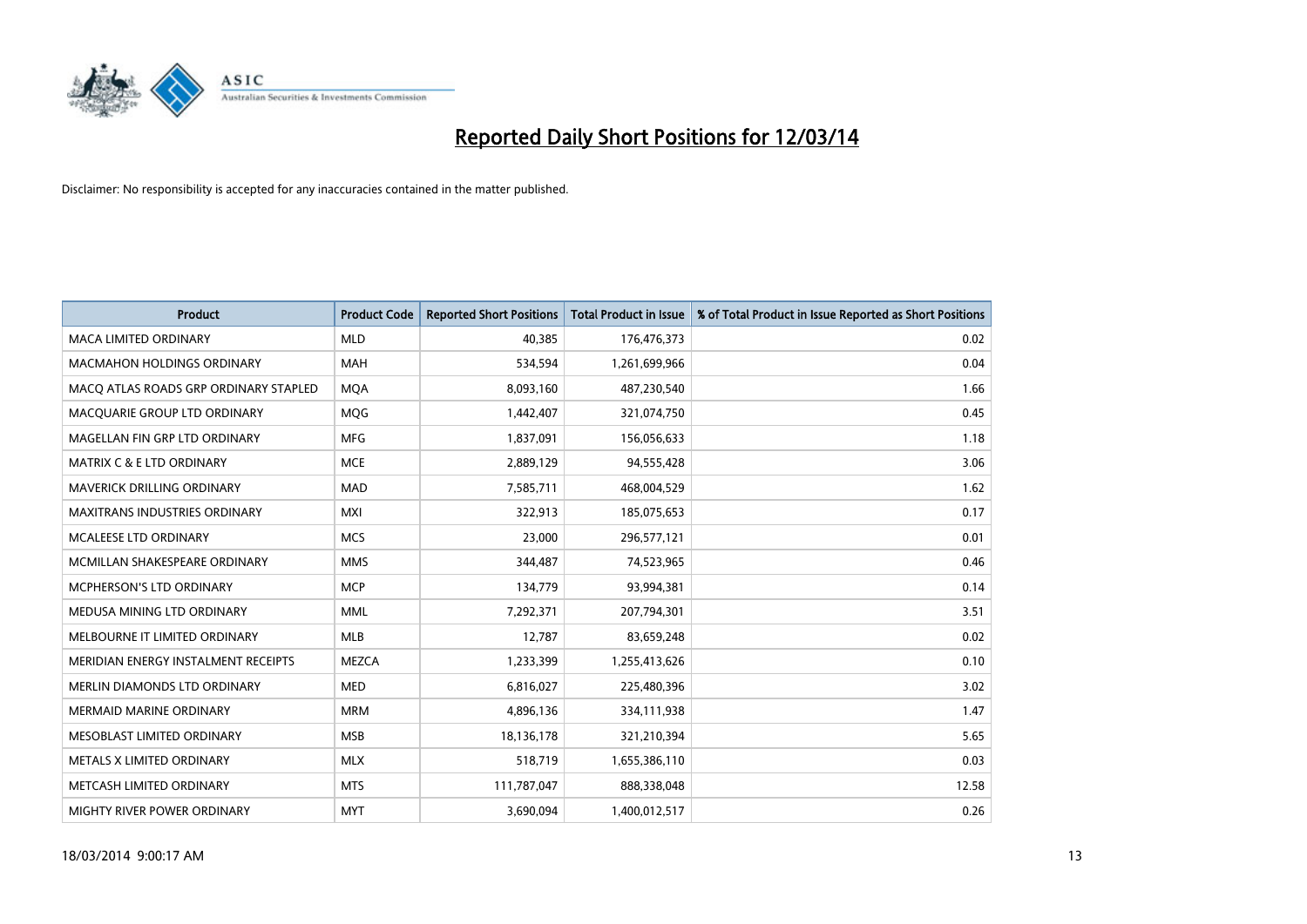

| <b>Product</b>                     | <b>Product Code</b> | <b>Reported Short Positions</b> | <b>Total Product in Issue</b> | % of Total Product in Issue Reported as Short Positions |
|------------------------------------|---------------------|---------------------------------|-------------------------------|---------------------------------------------------------|
| MINCOR RESOURCES NL ORDINARY       | <b>MCR</b>          | 2,158,319                       | 188,208,274                   | 1.15                                                    |
| MINERAL DEPOSITS ORDINARY          | <b>MDL</b>          | 658,506                         | 103,538,786                   | 0.64                                                    |
| MINERAL RESOURCES, ORDINARY        | <b>MIN</b>          | 5,885,415                       | 186,312,198                   | 3.16                                                    |
| MINT WIRELESS ORDINARY             | <b>MNW</b>          | 1,002,223                       | 403,872,395                   | 0.25                                                    |
| MIRABELA NICKEL LTD ORDINARY       | <b>MBN</b>          | 18,855,648                      | 876,801,147                   | 2.15                                                    |
| MIRVAC GROUP STAPLED SECURITIES    | <b>MGR</b>          | 4,889,051                       | 3,691,853,748                 | 0.13                                                    |
| MOLOPO ENERGY LTD ORDINARY         | <b>MPO</b>          | 268,667                         | 247,133,976                   | 0.11                                                    |
| <b>MONADELPHOUS GROUP ORDINARY</b> | <b>MND</b>          | 13,335,752                      | 92,308,047                    | 14.45                                                   |
| MORTGAGE CHOICE LTD ORDINARY       | <b>MOC</b>          | 35,641                          | 123,780,387                   | 0.03                                                    |
| <b>MOUNT GIBSON IRON ORDINARY</b>  | <b>MGX</b>          | 6,586,568                       | 1,090,584,232                 | 0.60                                                    |
| MULTIPLEX SITES SITES              | <b>MXUPA</b>        | 1,652                           | 4,500,000                     | 0.04                                                    |
| MURCHISON METALS LTD ORDINARY      | <b>MMX</b>          | 216,291                         | 450,497,346                   | 0.05                                                    |
| <b>MYER HOLDINGS LTD ORDINARY</b>  | <b>MYR</b>          | 83,182,385                      | 585,684,551                   | 14.20                                                   |
| <b>MYSTATE LIMITED ORDINARY</b>    | <b>MYS</b>          | 1,439                           | 87,234,451                    | 0.00                                                    |
| NANOSONICS LIMITED ORDINARY        | <b>NAN</b>          | 138,782                         | 263,798,826                   | 0.05                                                    |
| NATIONAL AUST. BANK ORDINARY       | <b>NAB</b>          | 5,882,205                       | 2,353,760,289                 | 0.25                                                    |
| NATIONAL STORAGE STAPLED           | <b>NSR</b>          | 56,990                          | 244,897,097                   | 0.02                                                    |
| NAVITAS LIMITED ORDINARY           | <b>NVT</b>          | 3,374,872                       | 375,416,910                   | 0.90                                                    |
| NEARMAP LTD ORDINARY               | <b>NEA</b>          | 4,500                           | 333,846,101                   | 0.00                                                    |
| NEON ENERGY LIMITED ORDINARY       | <b>NEN</b>          | 2,402,769                       | 553,037,848                   | 0.43                                                    |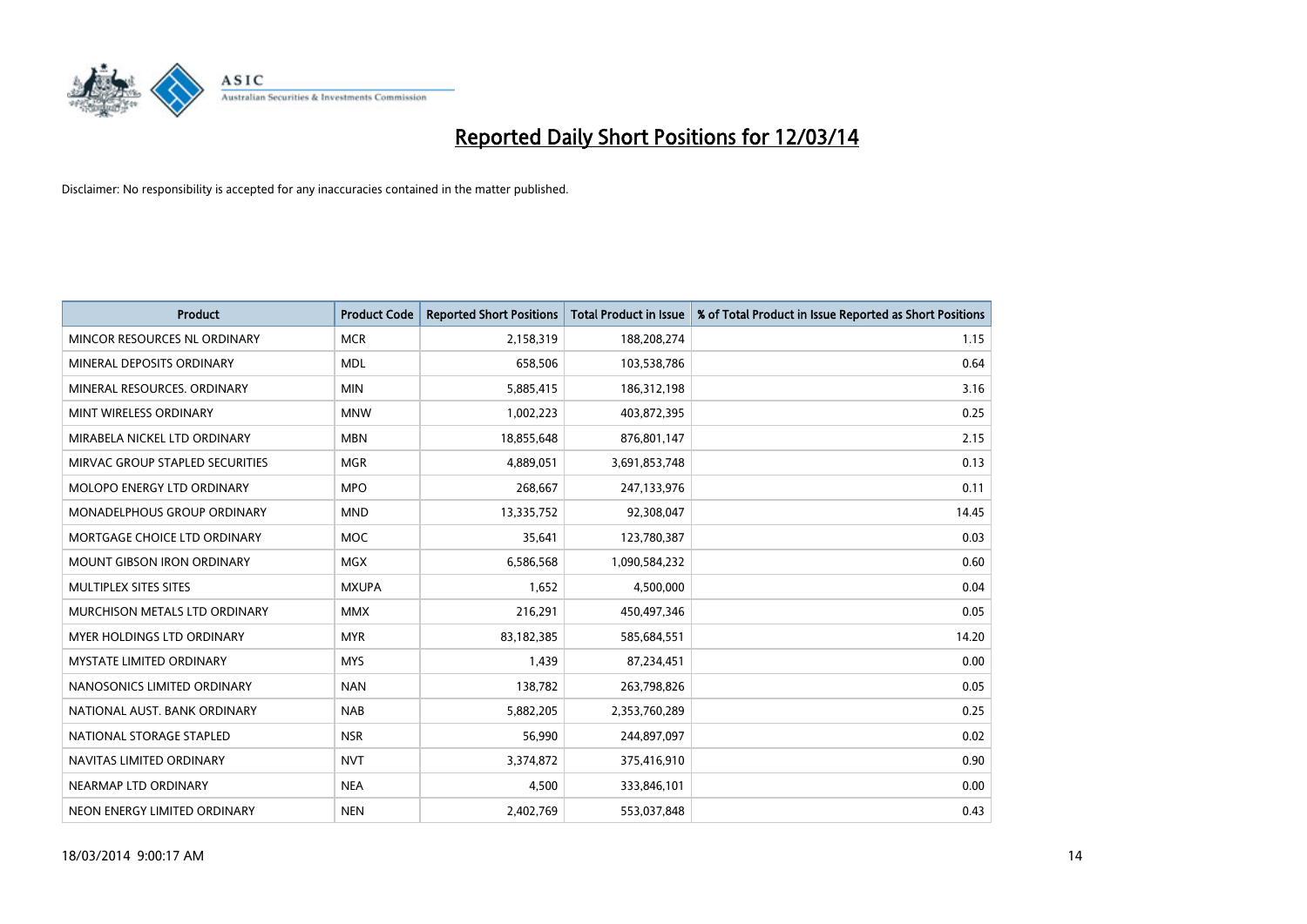

| <b>Product</b>                        | <b>Product Code</b> | <b>Reported Short Positions</b> | Total Product in Issue | % of Total Product in Issue Reported as Short Positions |
|---------------------------------------|---------------------|---------------------------------|------------------------|---------------------------------------------------------|
| NEW HOPE CORPORATION ORDINARY         | <b>NHC</b>          | 354,052                         | 830,933,112            | 0.04                                                    |
| NEWCREST MINING ORDINARY              | <b>NCM</b>          | 12,116,598                      | 766,510,971            | 1.58                                                    |
| NEWS CORP A NON-VOTING CDI            | <b>NWSLV</b>        | 415,120                         | 3,390,091              | 12.25                                                   |
| NEWS CORP B VOTING CDI                | <b>NWS</b>          | 3,287,774                       | 19,315,405             | 17.02                                                   |
| NEWSAT LIMITED ORDINARY               | <b>NWT</b>          | 5,623,340                       | 612,199,841            | 0.92                                                    |
| NEXTDC LIMITED ORDINARY               | <b>NXT</b>          | 9,625,352                       | 192,904,486            | 4.99                                                    |
| NEXUS ENERGY LIMITED ORDINARY         | <b>NXS</b>          | 1,462,101                       | 1,330,219,459          | 0.11                                                    |
| NIB HOLDINGS LIMITED ORDINARY         | <b>NHF</b>          | 3,691,381                       | 439,004,182            | 0.84                                                    |
| NICK SCALI LIMITED ORDINARY           | <b>NCK</b>          | 2,001                           | 81,000,000             | 0.00                                                    |
| NIDO PETROLEUM ORDINARY               | <b>NDO</b>          | 47,402                          | 2,048,317,635          | 0.00                                                    |
| NINE ENTERTAINMENT ORDINARY           | <b>NEC</b>          | 8,933,605                       | 940,295,023            | 0.95                                                    |
| NOBLE MINERAL RES ORDINARY            | <b>NMG</b>          | 2,365,726                       | 666,397,952            | 0.36                                                    |
| NORTHERN IRON LTD ORDINARY            | <b>NFE</b>          | 19,204                          | 484,405,314            | 0.00                                                    |
| NORTHERN STAR ORDINARY                | <b>NST</b>          | 693,474                         | 526,308,781            | 0.13                                                    |
| NOVOGEN LIMITED ORDINARY              | <b>NRT</b>          | 164,193                         | 163,810,997            | 0.10                                                    |
| NRW HOLDINGS LIMITED ORDINARY         | <b>NWH</b>          | 18,821,432                      | 278,888,011            | 6.75                                                    |
| NUCOAL RESOURCES LTD ORDINARY         | <b>NCR</b>          |                                 | 768,612,354            | 0.00                                                    |
| NUFARM LIMITED ORDINARY               | <b>NUF</b>          | 16,738,264                      | 263,725,895            | 6.35                                                    |
| OAKTON LIMITED ORDINARY               | <b>OKN</b>          | 310,820                         | 89,990,235             | 0.35                                                    |
| OCEANAGOLD CORP. CHESS DEPOSITARY INT | <b>OGC</b>          | 310.307                         | 300,350,129            | 0.10                                                    |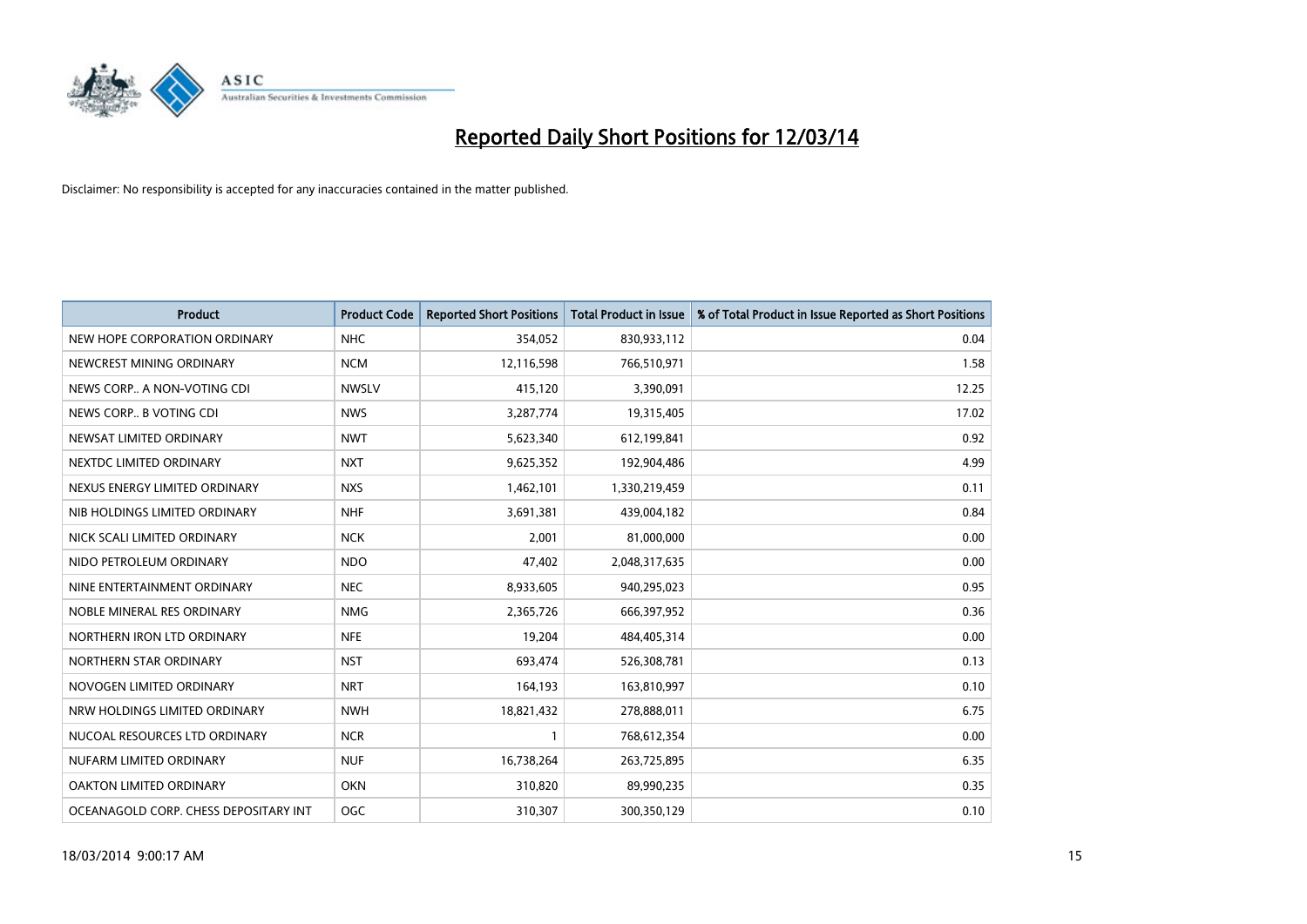

| <b>Product</b>                          | <b>Product Code</b> | <b>Reported Short Positions</b> | <b>Total Product in Issue</b> | % of Total Product in Issue Reported as Short Positions |
|-----------------------------------------|---------------------|---------------------------------|-------------------------------|---------------------------------------------------------|
| OIL SEARCH LTD ORDINARY                 | OSH                 | 8,955,260                       | 1,343,361,150                 | 0.67                                                    |
| OM HOLDINGS LIMITED ORDINARY            | OMH                 | 4,297,082                       | 733,423,337                   | 0.59                                                    |
| ORICA LIMITED ORDINARY                  | ORI                 | 8,528,184                       | 370,924,362                   | 2.30                                                    |
| ORIGIN ENERGY ORDINARY                  | <b>ORG</b>          | 8,394,380                       | 1,101,228,973                 | 0.76                                                    |
| OROCOBRE LIMITED ORDINARY               | <b>ORE</b>          | 1,935,915                       | 132,041,911                   | 1.47                                                    |
| ORORA LIMITED ORDINARY                  | <b>ORA</b>          | 682,146                         | 1,206,684,923                 | 0.06                                                    |
| OROTONGROUP LIMITED ORDINARY            | <b>ORL</b>          | 231,018                         | 40,880,902                    | 0.57                                                    |
| OZ MINERALS ORDINARY                    | OZL                 | 11,741,874                      | 303,470,022                   | 3.87                                                    |
| OZFOREX GROUP LTD ORDINARY              | <b>OFX</b>          | 2,348,471                       | 240,000,000                   | 0.98                                                    |
| <b>PACIFIC BRANDS ORDINARY</b>          | <b>PBG</b>          | 11,120,381                      | 912,915,695                   | 1.22                                                    |
| PACT GROUP HLDGS LTD ORDINARY           | PGH                 | 1,778,615                       | 294,097,961                   | 0.60                                                    |
| PALADIN ENERGY LTD ORDINARY             | <b>PDN</b>          | 89,487,395                      | 964, 367, 284                 | 9.28                                                    |
| PANAUST LIMITED ORDINARY                | <b>PNA</b>          | 8,158,147                       | 634,392,712                   | 1.29                                                    |
| PANORAMIC RESOURCES ORDINARY            | PAN                 | 1,117,518                       | 322,275,824                   | 0.35                                                    |
| PANTERRA GOLD LTD ORDINARY              | PGI                 | 1                               | 772,781,012                   | 0.00                                                    |
| PAPERLINX LIMITED ORDINARY              | <b>PPX</b>          | 45.095                          | 665,181,261                   | 0.01                                                    |
| PAPERLINX SPS TRUST STEP UP PERP. PREF. | <b>PXUPA</b>        | 5,220                           | 2,850,000                     | 0.18                                                    |
| PAPILLON RES LTD ORDINARY               | <b>PIR</b>          | 11,535,858                      | 340,894,210                   | 3.38                                                    |
| PATTIES FOODS LTD ORDINARY              | PFL                 | 10,001                          | 139,144,338                   | 0.01                                                    |
| PEET LIMITED ORDINARY                   | <b>PPC</b>          | 336,109                         | 433,389,348                   | 0.08                                                    |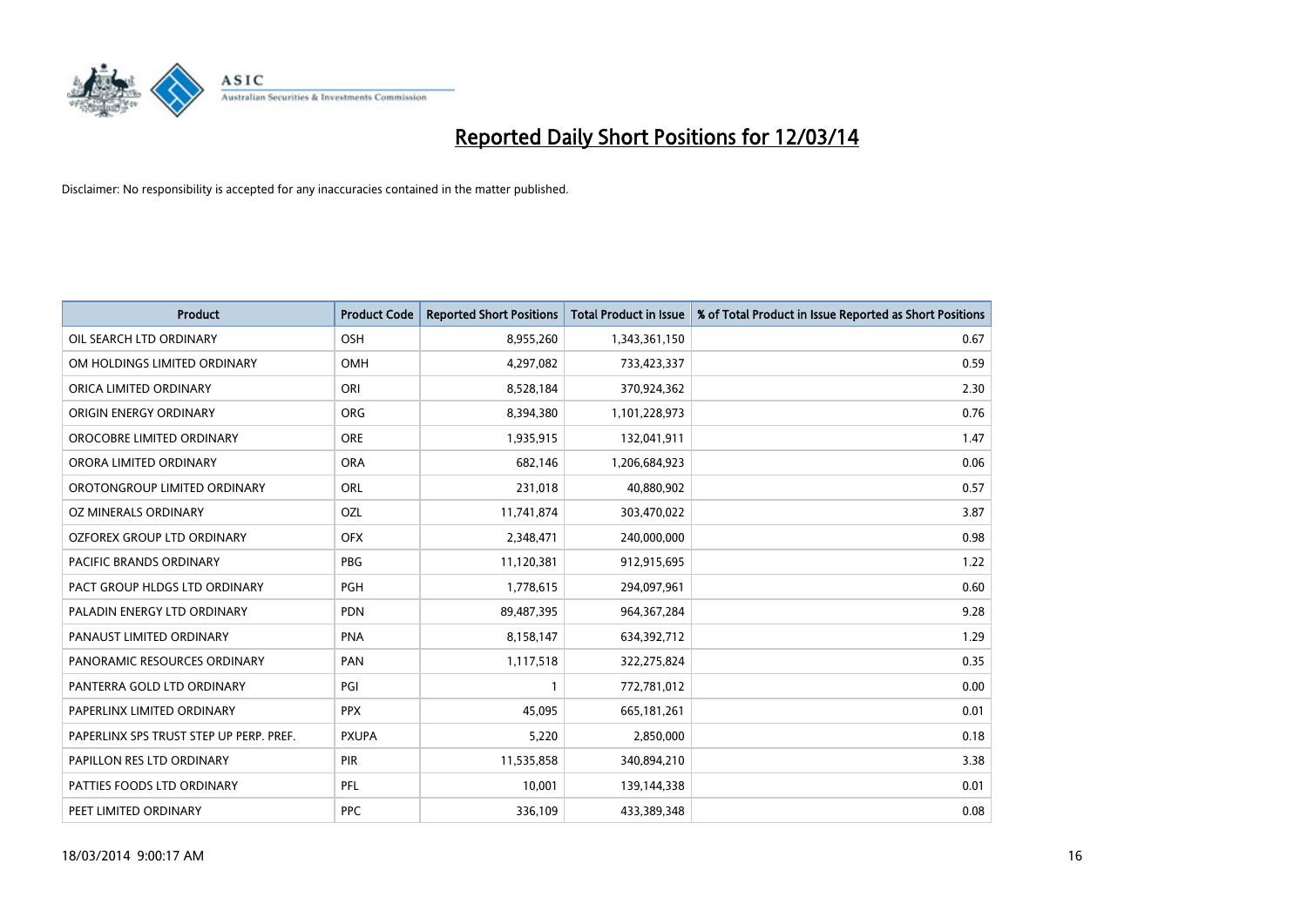

| <b>Product</b>                      | <b>Product Code</b> | <b>Reported Short Positions</b> | <b>Total Product in Issue</b> | % of Total Product in Issue Reported as Short Positions |
|-------------------------------------|---------------------|---------------------------------|-------------------------------|---------------------------------------------------------|
| PENINSULA ENERGY LTD ORDINARY       | <b>PEN</b>          | 4,400,001                       | 3,252,530,235                 | 0.14                                                    |
| PERPETUAL LIMITED ORDINARY          | <b>PPT</b>          | 1,196,740                       | 46,529,270                    | 2.57                                                    |
| PERSEUS MINING LTD ORDINARY         | PRU                 | 8,284,164                       | 526,656,401                   | 1.57                                                    |
| PHARMAXIS LTD ORDINARY              | <b>PXS</b>          | 408,118                         | 309,514,849                   | 0.13                                                    |
| PHOSPHAGENICS LTD. ORDINARY         | <b>POH</b>          | 50,000                          | 1,020,465,957                 | 0.00                                                    |
| PLATINUM ASSET ORDINARY             | <b>PTM</b>          | 470,129                         | 579,659,095                   | 0.08                                                    |
| PLATINUM AUSTRALIA ORDINARY         | <b>PLA</b>          | 836,127                         | 504,968,043                   | 0.17                                                    |
| PMP LIMITED ORDINARY                | <b>PMP</b>          | 1,584,873                       | 323,781,124                   | 0.49                                                    |
| POSEIDON NICK LTD ORDINARY          | POS                 | 496,239                         | 460,907,014                   | 0.11                                                    |
| PRANA BIOTECHNOLOGY ORDINARY        | PBT                 | 3,843,774                       | 423,105,862                   | 0.91                                                    |
| PREMIER INVESTMENTS ORDINARY        | <b>PMV</b>          | 253,905                         | 155,314,874                   | 0.16                                                    |
| PRIMA BIOMED LTD ORDINARY           | PRR                 | 3,113,058                       | 1,228,709,341                 | 0.25                                                    |
| PRIMARY HEALTH CARE ORDINARY        | <b>PRY</b>          | 19,701,121                      | 504,956,647                   | 3.90                                                    |
| PRIME MEDIA GRP LTD ORDINARY        | <b>PRT</b>          | 850,000                         | 366,330,303                   | 0.23                                                    |
| PURA VIDA ENERGY NL ORDINARY        | <b>PVD</b>          | 36,537                          | 126,641,883                   | 0.03                                                    |
| <b>QANTAS AIRWAYS ORDINARY</b>      | QAN                 | 50,617,470                      | 2,196,330,250                 | 2.30                                                    |
| <b>OBE INSURANCE GROUP ORDINARY</b> | <b>OBE</b>          | 20,322,637                      | 1,248,704,599                 | 1.63                                                    |
| ORXPHARMA LTD ORDINARY              | <b>QRX</b>          | 66,492                          | 164,190,969                   | 0.04                                                    |
| <b>QUBE HOLDINGS LTD ORDINARY</b>   | <b>QUB</b>          | 28,923,106                      | 931,433,499                   | 3.11                                                    |
| RAMELIUS RESOURCES ORDINARY         | <b>RMS</b>          | 161,083                         | 365,380,380                   | 0.04                                                    |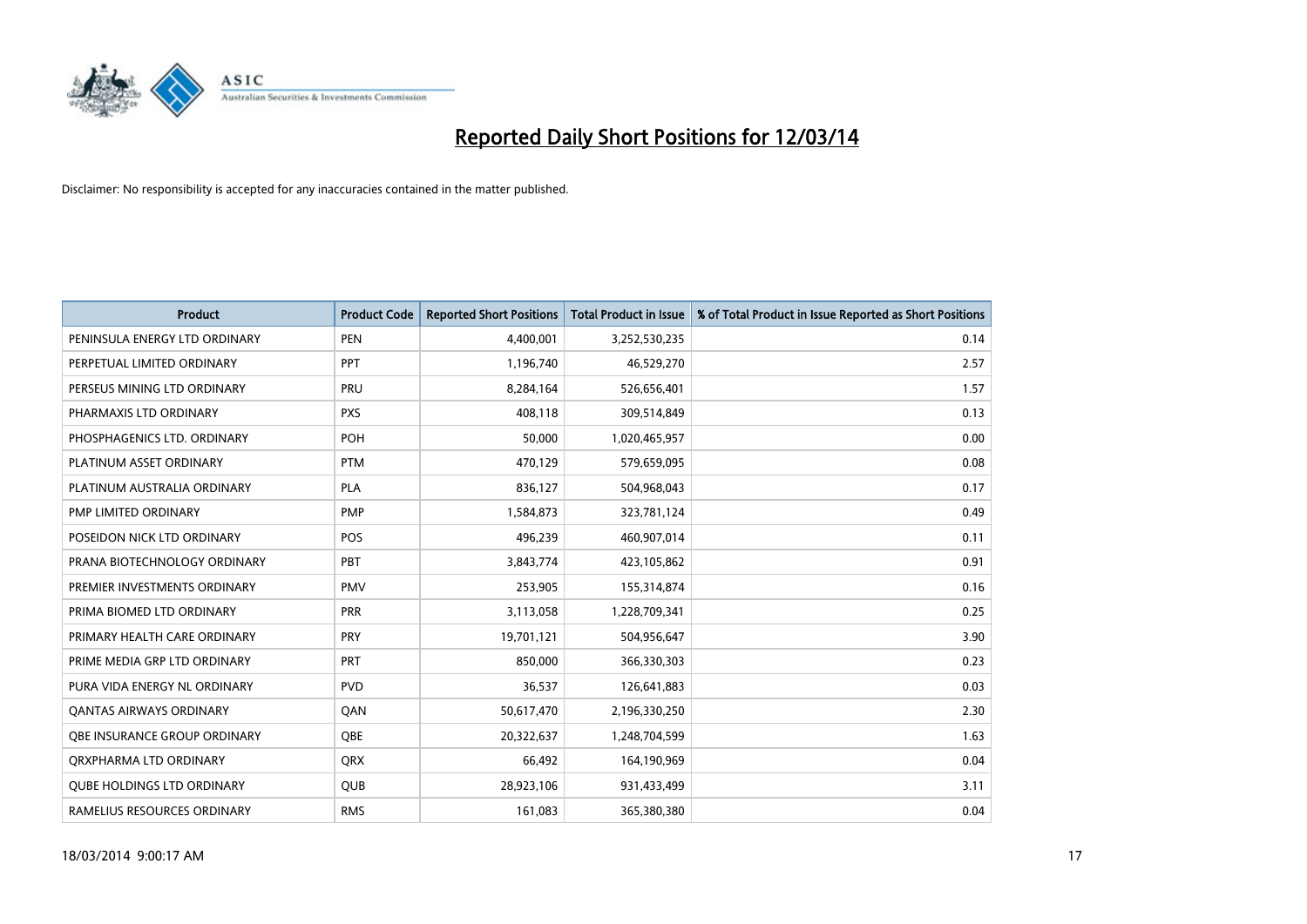

| <b>Product</b>                      | <b>Product Code</b> | <b>Reported Short Positions</b> | <b>Total Product in Issue</b> | % of Total Product in Issue Reported as Short Positions |
|-------------------------------------|---------------------|---------------------------------|-------------------------------|---------------------------------------------------------|
| RAMSAY HEALTH CARE ORDINARY         | <b>RHC</b>          | 1,538,406                       | 202,081,252                   | 0.76                                                    |
| <b>RCR TOMLINSON ORDINARY</b>       | <b>RCR</b>          | 195,842                         | 136,989,238                   | 0.14                                                    |
| <b>REA GROUP ORDINARY</b>           | <b>REA</b>          | 797,454                         | 131,714,699                   | 0.61                                                    |
| RECALL HOLDINGS LTD ORDINARY        | <b>REC</b>          | 875,453                         | 312,836,448                   | 0.28                                                    |
| RECKON LIMITED ORDINARY             | <b>RKN</b>          | 796,342                         | 126,913,066                   | 0.63                                                    |
| <b>RED FORK ENERGY ORDINARY</b>     | <b>RFE</b>          | 2,545,018                       | 501,051,719                   | 0.51                                                    |
| REDBANK ENERGY LTD ORDINARY         | AEJ                 | 13                              | 786,287                       | 0.00                                                    |
| REECE AUSTRALIA LTD. ORDINARY       | <b>REH</b>          | 133                             | 99,600,000                    | 0.00                                                    |
| REED RESOURCES LTD ORDINARY         | <b>RDR</b>          | 248,500                         | 523,453,895                   | 0.05                                                    |
| <b>REGIS RESOURCES ORDINARY</b>     | <b>RRL</b>          | 19,702,493                      | 499,744,095                   | 3.94                                                    |
| RESMED INC CDI 10:1                 | <b>RMD</b>          | 32,424,954                      | 1,415,926,590                 | 2.29                                                    |
| <b>RESOLUTE MINING ORDINARY</b>     | <b>RSG</b>          | 10,538,359                      | 641,189,223                   | 1.64                                                    |
| RESOURCE EQUIP LTD ORDINARY         | <b>RQL</b>          | 300                             | 251,131,629                   | 0.00                                                    |
| <b>RESOURCE GENERATION ORDINARY</b> | <b>RES</b>          | 224,301                         | 581,380,338                   | 0.04                                                    |
| RETAIL FOOD GROUP ORDINARY          | <b>RFG</b>          | 6,883,495                       | 144,049,390                   | 4.78                                                    |
| REX MINERALS LIMITED ORDINARY       | <b>RXM</b>          | 1,884,025                       | 188,907,284                   | 1.00                                                    |
| <b>RIDLEY CORPORATION ORDINARY</b>  | <b>RIC</b>          | 2,300,201                       | 307,817,071                   | 0.75                                                    |
| RIO TINTO LIMITED ORDINARY          | <b>RIO</b>          | 4,943,861                       | 435,758,720                   | 1.13                                                    |
| ROC OIL COMPANY ORDINARY            | <b>ROC</b>          | 579,344                         | 686,568,400                   | 0.08                                                    |
| ROYAL WOLF HOLDINGS ORDINARY        | <b>RWH</b>          | 217,532                         | 100,387,052                   | 0.22                                                    |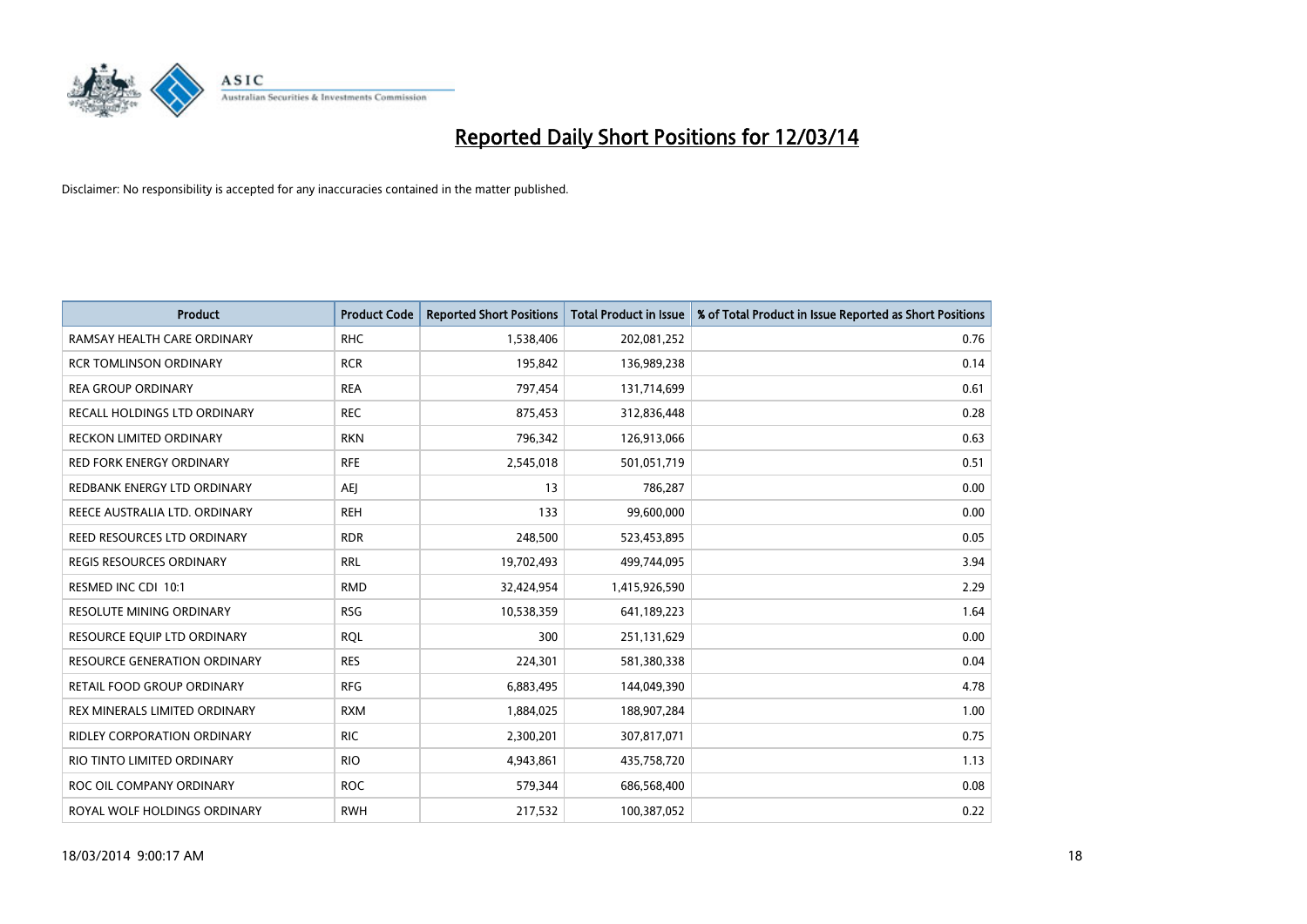

| <b>Product</b>                               | <b>Product Code</b> | <b>Reported Short Positions</b> | <b>Total Product in Issue</b> | % of Total Product in Issue Reported as Short Positions |
|----------------------------------------------|---------------------|---------------------------------|-------------------------------|---------------------------------------------------------|
| <b>RURALCO HOLDINGS ORDINARY</b>             | <b>RHL</b>          | 10,543                          | 71,860,206                    | 0.01                                                    |
| SAI GLOBAL LIMITED ORDINARY                  | SAI                 | 11,330,062                      | 210,774,480                   | 5.38                                                    |
| SALMAT LIMITED ORDINARY                      | <b>SLM</b>          | 788                             | 159,812,799                   | 0.00                                                    |
| SAMSON OIL & GAS LTD ORDINARY                | SSN                 | 9,342,000                       | 2,547,627,193                 | 0.37                                                    |
| SANDFIRE RESOURCES ORDINARY                  | <b>SFR</b>          | 1,048,091                       | 155,640,968                   | 0.67                                                    |
| <b>SANTOS LTD ORDINARY</b>                   | <b>STO</b>          | 7,442,588                       | 970,280,062                   | 0.77                                                    |
| SARACEN MINERAL ORDINARY                     | <b>SAR</b>          | 2,050,670                       | 751,075,555                   | 0.27                                                    |
| <b>SCA PROPERTY GROUP STAPLED SECURITIES</b> | SCP                 | 42,767,609                      | 648,628,320                   | 6.59                                                    |
| SEDGMAN LIMITED ORDINARY                     | <b>SDM</b>          | 279,226                         | 223,224,636                   | 0.13                                                    |
| SEEK LIMITED ORDINARY                        | <b>SEK</b>          | 3,097,357                       | 340,357,027                   | 0.91                                                    |
| SELECT HARVESTS ORDINARY                     | <b>SHV</b>          | 59,562                          | 57,815,720                    | 0.10                                                    |
| SENEX ENERGY LIMITED ORDINARY                | <b>SXY</b>          | 6,166,086                       | 1,145,058,917                 | 0.54                                                    |
| SERVCORP LIMITED ORDINARY                    | SRV                 | 20,472                          | 98,432,275                    | 0.02                                                    |
| SERVICE STREAM ORDINARY                      | SSM                 | 30                              | 284,443,570                   | 0.00                                                    |
| SEVEN GROUP HOLDINGS ORDINARY                | <b>SVW</b>          | 1,590,433                       | 308,160,281                   | 0.52                                                    |
| SEVEN WEST MEDIA LTD ORDINARY                | <b>SWM</b>          | 9,396,737                       | 999,160,872                   | 0.94                                                    |
| SG FLEET GROUP LTD ORDINARY                  | <b>SGF</b>          | 29,320                          | 242,691,826                   | 0.01                                                    |
| SIGMA PHARMACEUTICAL ORDINARY                | <b>SIP</b>          | 8,383,468                       | 1,119,954,243                 | 0.75                                                    |
| SILEX SYSTEMS ORDINARY                       | <b>SLX</b>          | 3,065,560                       | 170,367,734                   | 1.80                                                    |
| SILVER CHEF LIMITED ORDINARY                 | SIV                 | 216,631                         | 29,333,629                    | 0.74                                                    |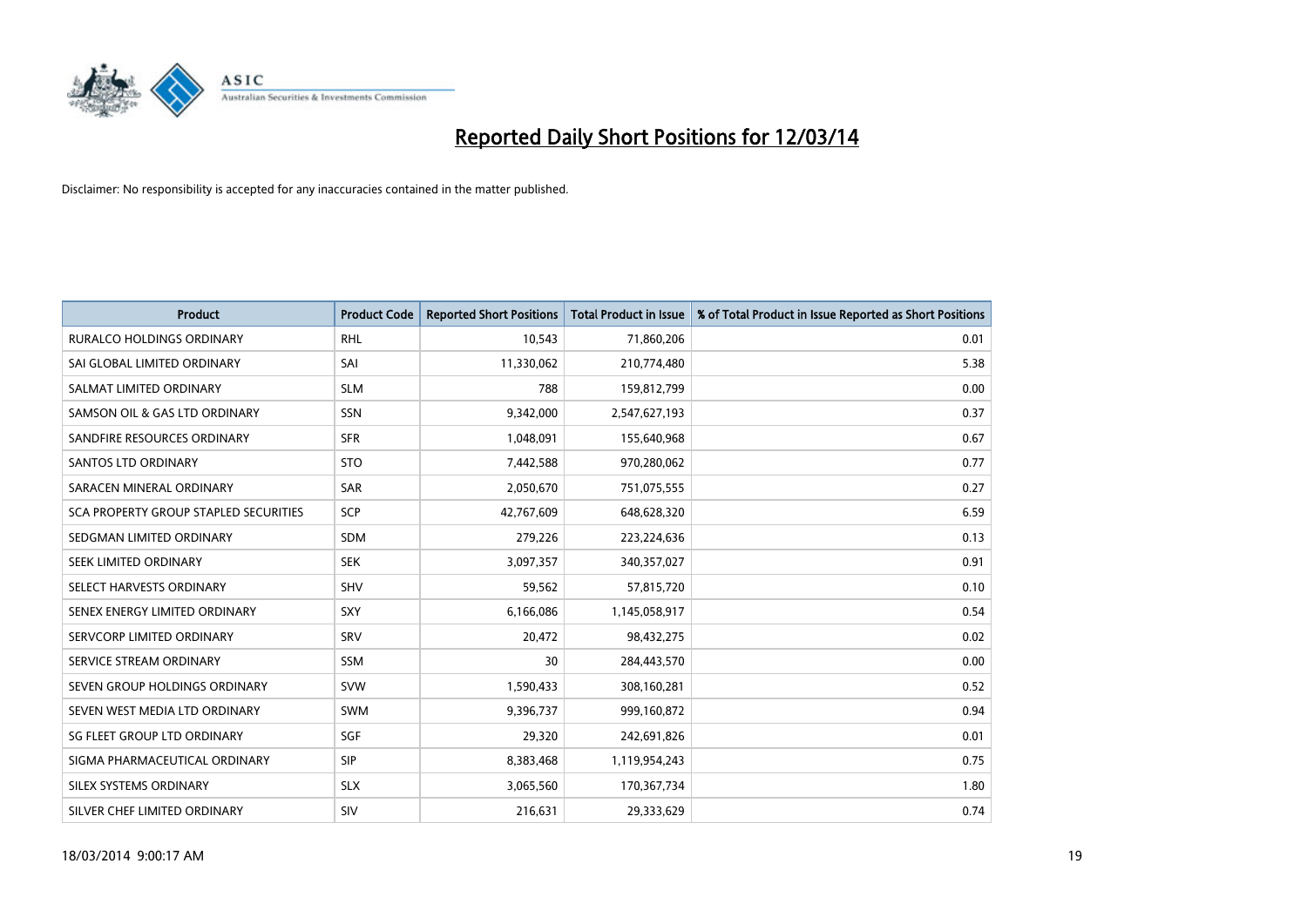

| <b>Product</b>                           | <b>Product Code</b> | <b>Reported Short Positions</b> | <b>Total Product in Issue</b> | % of Total Product in Issue Reported as Short Positions |
|------------------------------------------|---------------------|---------------------------------|-------------------------------|---------------------------------------------------------|
| SILVER LAKE RESOURCE ORDINARY            | <b>SLR</b>          | 24,071,252                      | 503,233,971                   | 4.78                                                    |
| SIMS METAL MGMT LTD ORDINARY             | <b>SGM</b>          | 13,631,012                      | 204,459,583                   | 6.67                                                    |
| SINGAPORE TELECOMM. CHESS DEPOSITARY INT | <b>SGT</b>          | 6,695,668                       | 141,656,570                   | 4.73                                                    |
| SINO GAS ENERGY ORDINARY                 | <b>SEH</b>          | 280,454                         | 1,530,457,040                 | 0.02                                                    |
| SIRIUS RESOURCES NL ORDINARY             | <b>SIR</b>          | 10,869,716                      | 261,980,167                   | 4.15                                                    |
| SIRTEX MEDICAL ORDINARY                  | <b>SRX</b>          | 131,241                         | 56,108,439                    | 0.23                                                    |
| SKILLED GROUP LTD ORDINARY               | <b>SKE</b>          | 2,702,463                       | 235,254,496                   | 1.15                                                    |
| SKY NETWORK ORDINARY                     | <b>SKT</b>          | 184,130                         | 389,139,785                   | 0.05                                                    |
| SKYCITY ENT GRP LTD ORDINARY             | <b>SKC</b>          | 281,733                         | 580,016,676                   | 0.05                                                    |
| <b>SLATER &amp; GORDON ORDINARY</b>      | <b>SGH</b>          | 3,020,155                       | 203,821,542                   | 1.48                                                    |
| SMS MANAGEMENT. ORDINARY                 | <b>SMX</b>          | 3,618,067                       | 70,099,763                    | 5.16                                                    |
| SONIC HEALTHCARE ORDINARY                | <b>SHL</b>          | 4,955,637                       | 400,786,556                   | 1.24                                                    |
| SOUL PATTINSON (W.H) ORDINARY            | SOL                 | 36,230                          | 239,395,320                   | 0.02                                                    |
| SOUTH BOULDER MINES ORDINARY             | <b>STB</b>          |                                 | 128,477,826                   | 0.00                                                    |
| SP AUSNET STAPLED SECURITIES             | <b>SPN</b>          | 80,320,425                      | 3,386,607,080                 | 2.37                                                    |
| SPARK INFRASTRUCTURE STAPLED NOTE & UNIT | SKI                 | 57,006,467                      | 1,326,734,264                 | 4.30                                                    |
| SPDR 200 FUND ETF UNITS                  | <b>STW</b>          | 81,537                          | 45,826,368                    | 0.18                                                    |
| SPDR 200 RESOURCES ETF UNITS             | <b>OZR</b>          | 40,488                          | 1,601,962                     | 2.53                                                    |
| SPDR SMALL ORDS ETF UNITS                | SSO                 | 162,628                         | 801,304                       | 20.30                                                   |
| SPECIALTY FASHION ORDINARY               | <b>SFH</b>          | 49,965                          | 192,236,121                   | 0.03                                                    |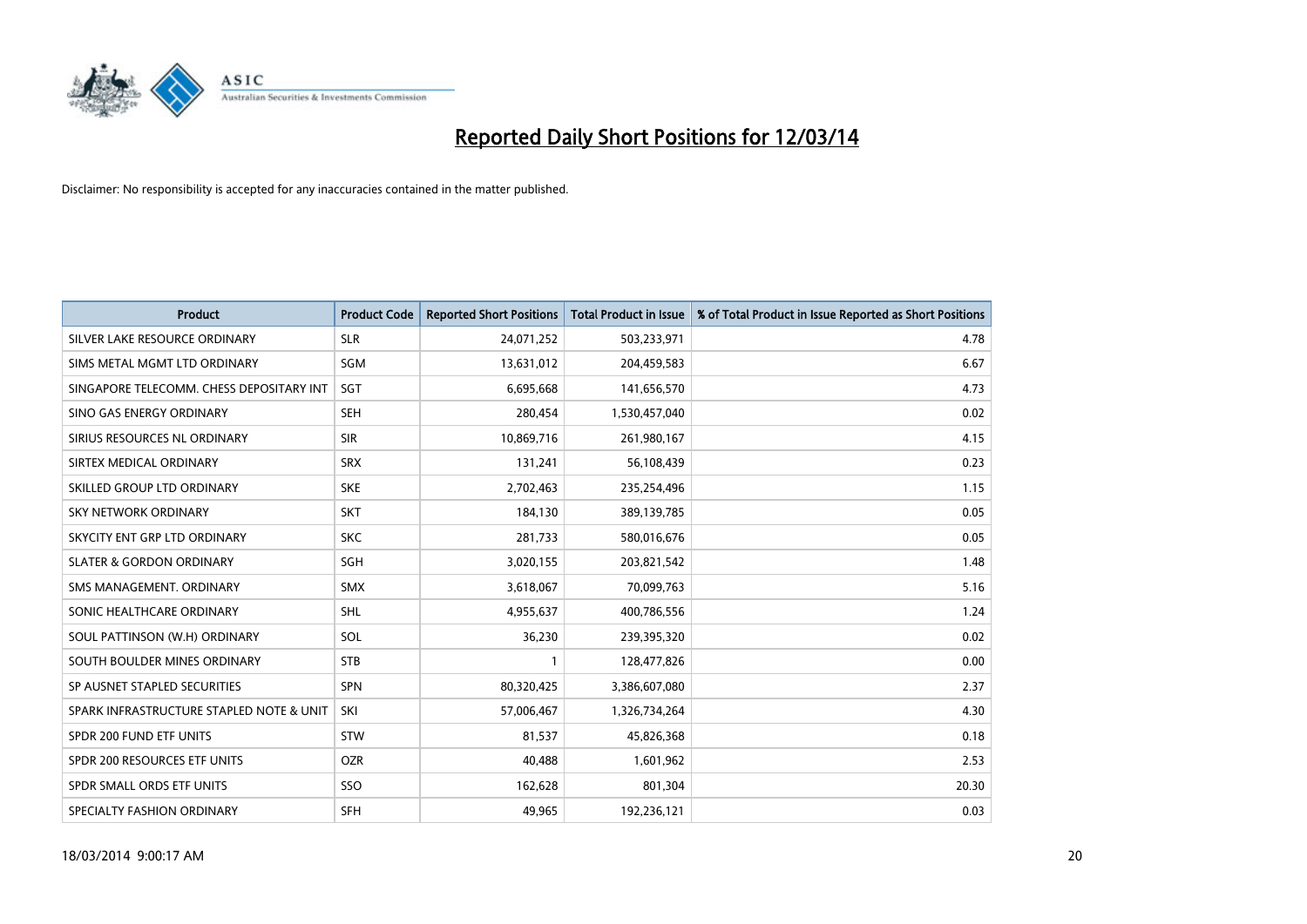

| <b>Product</b>                   | <b>Product Code</b> | <b>Reported Short Positions</b> | <b>Total Product in Issue</b> | % of Total Product in Issue Reported as Short Positions |
|----------------------------------|---------------------|---------------------------------|-------------------------------|---------------------------------------------------------|
| ST BARBARA LIMITED ORDINARY      | <b>SBM</b>          | 23,641,674                      | 488,074,077                   | 4.84                                                    |
| STARPHARMA HOLDINGS ORDINARY     | SPL                 | 13,743,352                      | 284,664,680                   | 4.83                                                    |
| STEADFAST GROUP LTD ORDINARY     | <b>SDF</b>          | 413,123                         | 500,971,408                   | 0.08                                                    |
| STHN CROSS MEDIA ORDINARY        | SXL                 | 8,119,312                       | 705,099,800                   | 1.15                                                    |
| STOCKLAND UNITS/ORD STAPLED      | SGP                 | 10,130,697                      | 2,326,978,560                 | 0.44                                                    |
| STRAITS RES LTD. ORDINARY        | SRQ                 | 28,747                          | 1,217,730,293                 | 0.00                                                    |
| STRATA-X ENERGY LTD CDI 1:1      | <b>SXA</b>          | 9.651.064                       | 88,970,180                    | 10.85                                                   |
| STRIKE ENERGY LTD ORDINARY       | <b>STX</b>          | 5,000                           | 706,519,664                   | 0.00                                                    |
| STW COMMUNICATIONS ORDINARY      | SGN                 | 995,068                         | 403,828,512                   | 0.25                                                    |
| <b>SUDA LTD ORDINARY</b>         | <b>SUD</b>          | 30,222,966                      | 924,052,169                   | 3.27                                                    |
| SUNCORP GROUP LTD ORDINARY       | <b>SUN</b>          | 4,320,038                       | 1,286,600,980                 | 0.34                                                    |
| SUNDANCE ENERGY ORDINARY         | <b>SEA</b>          | 5,268,116                       | 526,911,724                   | 1.00                                                    |
| SUNDANCE RESOURCES ORDINARY      | <b>SDL</b>          | 160,569,939                     | 3,079,369,367                 | 5.21                                                    |
| SUNLAND GROUP LTD ORDINARY       | <b>SDG</b>          | 15,022                          | 181,710,087                   | 0.01                                                    |
| SUPER RET REP LTD ORDINARY       | <b>SUL</b>          | 4,104,003                       | 196,731,620                   | 2.09                                                    |
| SYD AIRPORT STAPLED US PROHIBIT. | <b>SYD</b>          | 16,194,095                      | 2,216,216,041                 | 0.73                                                    |
| SYRAH RESOURCES ORDINARY         | <b>SYR</b>          | 5,882,928                       | 162,385,614                   | 3.62                                                    |
| TABCORP HOLDINGS LTD ORDINARY    | <b>TAH</b>          | 20,835,140                      | 754,274,706                   | 2.76                                                    |
| TAP OIL LIMITED ORDINARY         | <b>TAP</b>          | 762,653                         | 242,237,221                   | 0.31                                                    |
| TASSAL GROUP LIMITED ORDINARY    | <b>TGR</b>          | 46.056                          | 146,507,029                   | 0.03                                                    |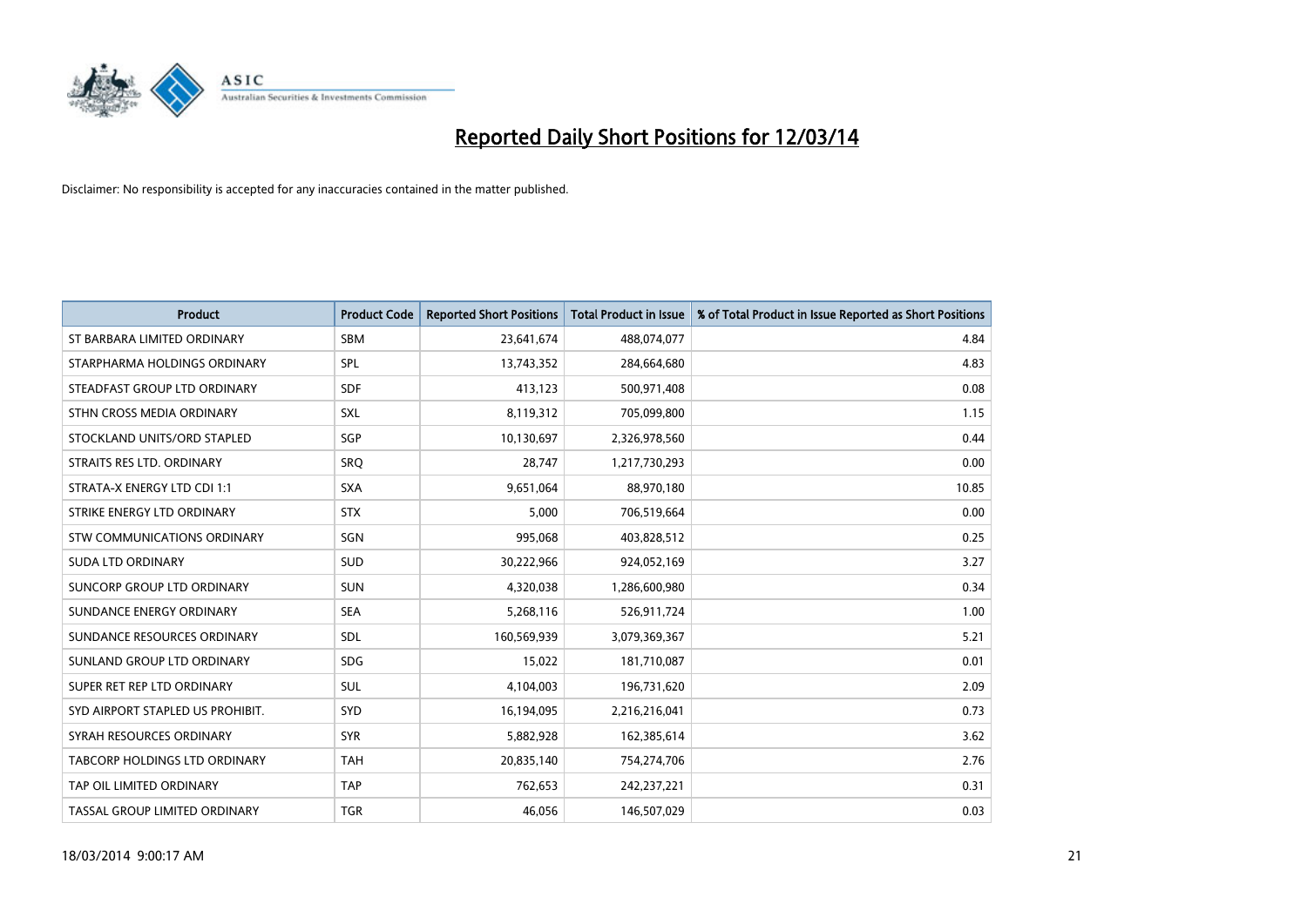

| <b>Product</b>                       | <b>Product Code</b> | <b>Reported Short Positions</b> | <b>Total Product in Issue</b> | % of Total Product in Issue Reported as Short Positions |
|--------------------------------------|---------------------|---------------------------------|-------------------------------|---------------------------------------------------------|
| <b>TATTS GROUP LTD ORDINARY</b>      | <b>TTS</b>          | 12,292,444                      | 1,417,117,821                 | 0.87                                                    |
| TECHNOLOGY ONE ORDINARY              | <b>TNE</b>          | 3,450                           | 307,751,455                   | 0.00                                                    |
| <b>TELECOM CORPORATION ORDINARY</b>  | <b>TEL</b>          | 11,193,583                      | 1,824,369,462                 | 0.61                                                    |
| TELSTRA CORPORATION. ORDINARY        | <b>TLS</b>          | 10,840,321                      | 12,443,074,357                | 0.09                                                    |
| TEN NETWORK HOLDINGS ORDINARY        | <b>TEN</b>          | 137,706,738                     | 2,630,984,596                 | 5.23                                                    |
| TERANGA GOLD CORP CDI 1:1            | <b>TGZ</b>          | 446,912                         | 107,748,431                   | 0.41                                                    |
| THE REJECT SHOP ORDINARY             | <b>TRS</b>          | 1,381,189                       | 28,826,248                    | 4.79                                                    |
| THORN GROUP LIMITED ORDINARY         | <b>TGA</b>          | 120                             | 149,494,813                   | 0.00                                                    |
| TIGER RESOURCES ORDINARY             | <b>TGS</b>          | 109,983                         | 803,311,695                   | 0.01                                                    |
| TOLL HOLDINGS LTD ORDINARY           | <b>TOL</b>          | 32,315,163                      | 717,133,875                   | 4.51                                                    |
| TORO ENERGY LIMITED ORDINARY         | <b>TOE</b>          |                                 | 1,517,991,305                 | 0.00                                                    |
| TOX FREE SOLUTIONS ORDINARY          | <b>TOX</b>          | 2,030,660                       | 133,252,359                   | 1.52                                                    |
| TPG TELECOM LIMITED ORDINARY         | <b>TPM</b>          | 2,120,665                       | 793,808,141                   | 0.27                                                    |
| <b>TRADE ME GROUP ORDINARY</b>       | <b>TME</b>          | 967,684                         | 396,548,005                   | 0.24                                                    |
| <b>TRANSFIELD SERVICES ORDINARY</b>  | <b>TSE</b>          | 41,386,102                      | 512,457,716                   | 8.08                                                    |
| TRANSPACIFIC INDUST. ORDINARY        | <b>TPI</b>          | 14,439,346                      | 1,578,786,704                 | 0.91                                                    |
| TRANSURBAN GROUP TRIPLE STAPLED SEC. | <b>TCL</b>          | 4,822,055                       | 1,491,855,200                 | 0.32                                                    |
| <b>TREASURY GROUP ORDINARY</b>       | <b>TRG</b>          | 20,494                          | 23,070,755                    | 0.09                                                    |
| TREASURY WINE ESTATE ORDINARY        | <b>TWE</b>          | 52,731,638                      | 647,227,144                   | 8.15                                                    |
| TROY RESOURCES LTD ORDINARY          | <b>TRY</b>          | 3,693,494                       | 190,775,997                   | 1.94                                                    |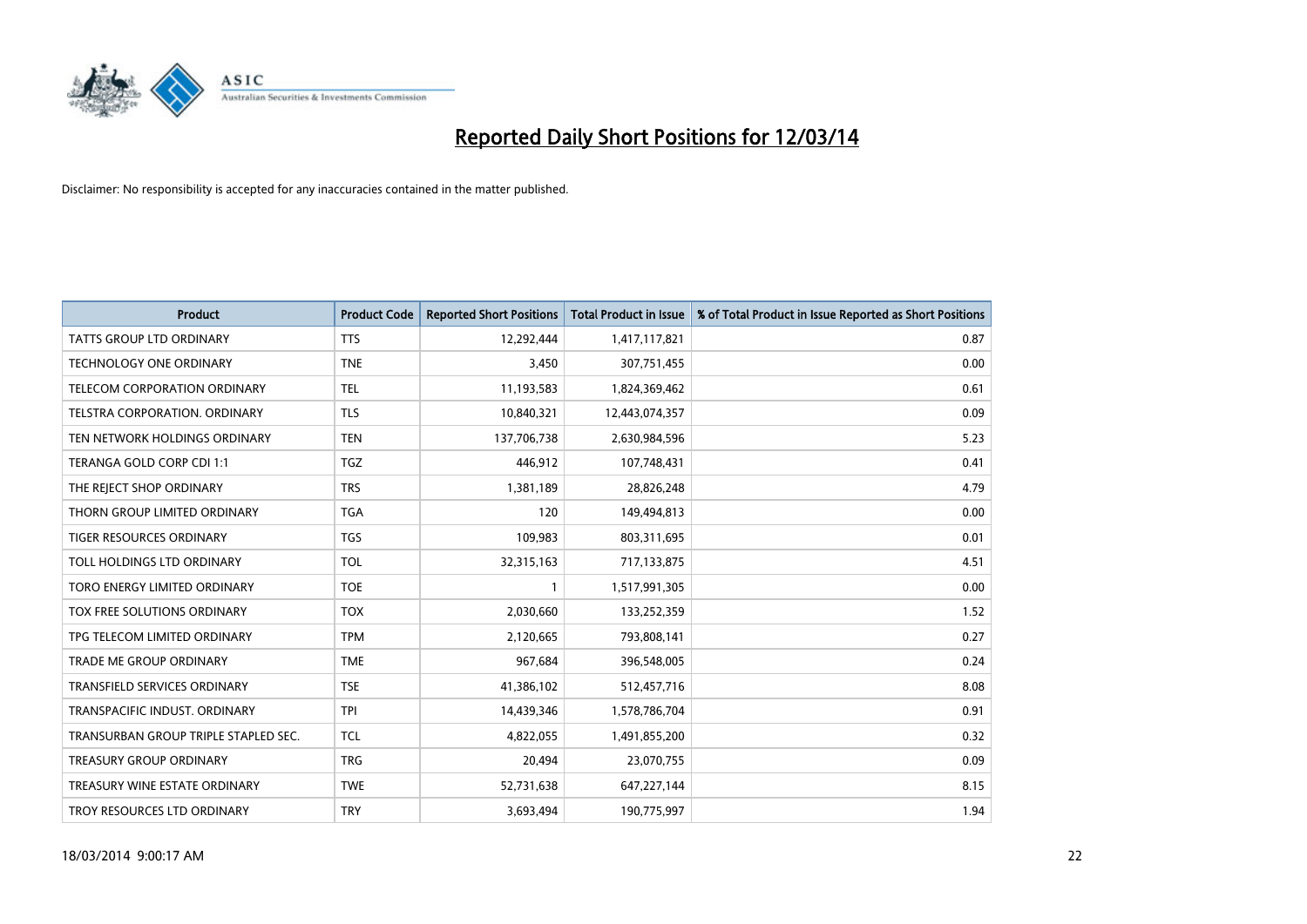

| <b>Product</b>                        | <b>Product Code</b> | <b>Reported Short Positions</b> | <b>Total Product in Issue</b> | % of Total Product in Issue Reported as Short Positions |
|---------------------------------------|---------------------|---------------------------------|-------------------------------|---------------------------------------------------------|
| TWENTY-FIRST FOX INC A NON-VOTING CDI | <b>FOXLV</b>        | 284,566                         | 23,159,645                    | 1.23                                                    |
| TWENTY-FIRST FOX INC B VOTING CDI     | <b>FOX</b>          | 1,449,175                       | 166,198,478                   | 0.87                                                    |
| UGL LIMITED ORDINARY                  | <b>UGL</b>          | 24,957,388                      | 166,511,240                   | 14.99                                                   |
| UXC LIMITED ORDINARY                  | <b>UXC</b>          | 2,451,920                       | 320,706,487                   | 0.76                                                    |
| <b>VEDA GROUP LTD ORDINARY</b>        | <b>VED</b>          | 14,675,334                      | 842,055,406                   | 1.74                                                    |
| <b>VILLAGE ROADSHOW LTD ORDINARY</b>  | <b>VRL</b>          | 765,676                         | 159,493,510                   | 0.48                                                    |
| <b>VIRGIN AUS HLDG LTD ORDINARY</b>   | <b>VAH</b>          | 80,631,163                      | 3,514,825,734                 | 2.29                                                    |
| <b>VIRTUS HEALTH LTD ORDINARY</b>     | <b>VRT</b>          | 3,356,805                       | 79,586,601                    | 4.22                                                    |
| <b>VISION EYE INSTITUTE ORDINARY</b>  | VEI                 | 166,603                         | 160,759,740                   | 0.10                                                    |
| <b>VOCATION LTD ORDINARY</b>          | <b>VET</b>          | 8,317,786                       | 200,000,000                   | 4.16                                                    |
| WATPAC LIMITED ORDINARY               | <b>WTP</b>          | 4,339                           | 184,332,526                   | 0.00                                                    |
| <b>WDS LIMITED ORDINARY</b>           | <b>WDS</b>          | 15,000                          | 144,740,614                   | 0.01                                                    |
| WEBIET LIMITED ORDINARY               | <b>WEB</b>          | 2,620,240                       | 79,397,959                    | 3.30                                                    |
| <b>WESFARMERS LIMITED ORDINARY</b>    | <b>WES</b>          | 5,946,783                       | 1,143,274,951                 | 0.52                                                    |
| <b>WESTERN AREAS LTD ORDINARY</b>     | <b>WSA</b>          | 22,160,635                      | 226,392,226                   | 9.79                                                    |
| WESTERN DESERT RES. ORDINARY          | <b>WDR</b>          | 5,791,068                       | 500,040,257                   | 1.16                                                    |
| WESTFIELD GROUP ORD/UNIT STAPLED SEC  | <b>WDC</b>          | 5,458,713                       | 2,113,501,814                 | 0.26                                                    |
| WESTFIELD RETAIL TST UNIT STAPLED     | <b>WRT</b>          | 21,680,770                      | 2,979,214,029                 | 0.73                                                    |
| <b>WESTPAC BANKING CORP ORDINARY</b>  | <b>WBC</b>          | 20,353,604                      | 3,109,048,309                 | 0.65                                                    |
| <b>WESTSIDE CORPORATION ORDINARY</b>  | <b>WCL</b>          | 100,000                         | 443,925,821                   | 0.02                                                    |